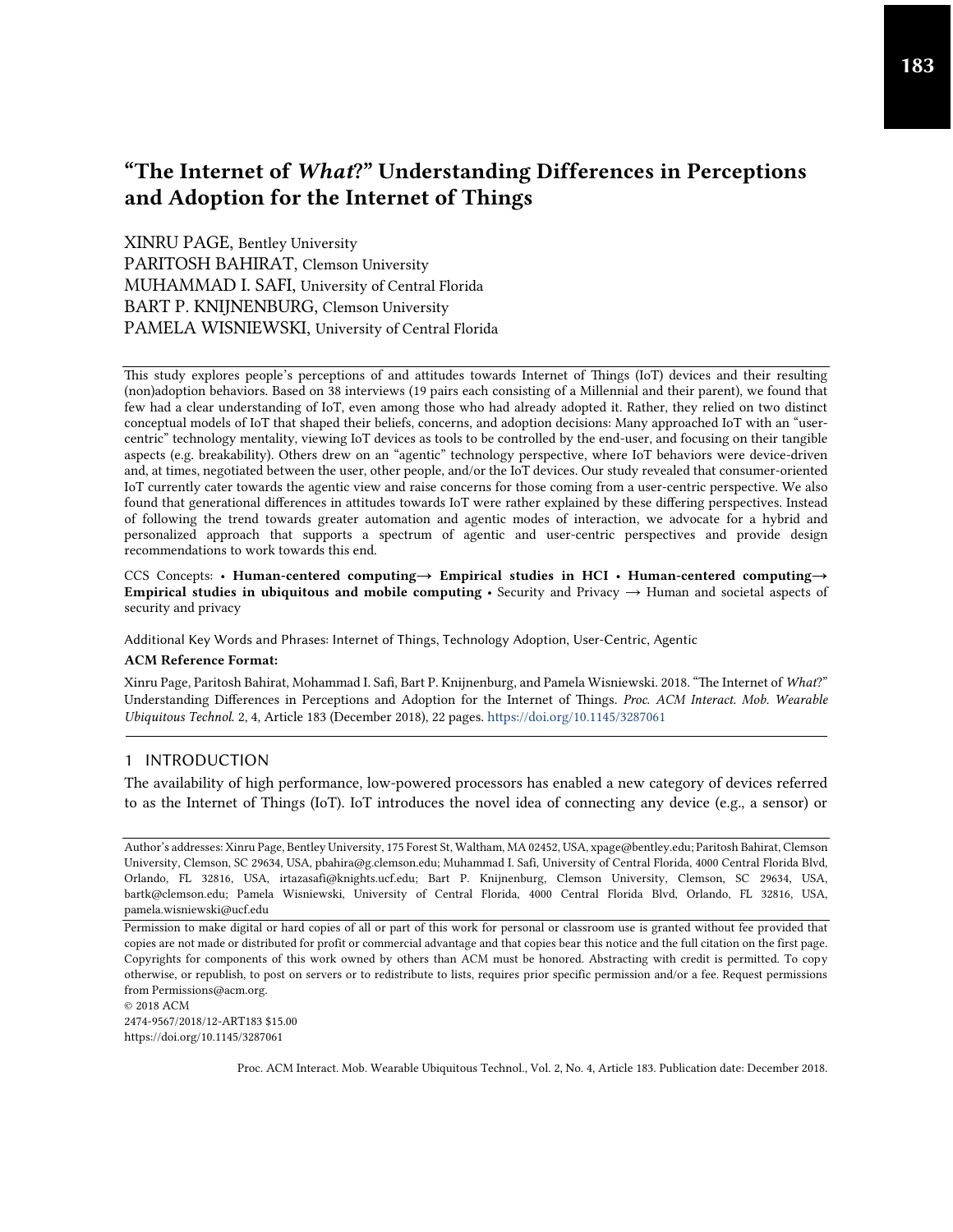## 183:2 • X. Page et al.

appliance (e.g., refrigerator) to a larger network of devices or to transmit and store data via the Internet. Gartner [33] has forecasted that the number of IoT devices on the market will reach nearly 21 billion by 2020, while others have projected upwards of 30 billion [5]. Consumer-based IoT devices include fitness and health trackers, such as the Fitbit and Apple Watch, as well as smart home devices, such the Nest thermostat [34] and Amazon's Alexa [13]. IoT devices are already expected to dethrone smartphones as the largest category of connected devices in 2018 [35], as tech giants such as Apple, Amazon, Google, and Microsoft are all positioning themselves to take advantage of bringing IoT to consumer markets [36]. However, a 2016 survey by Accenture tells a different story; consumer demand for IoT devices is much lower than expected, with only 13% of consumers intending to purchase a smartwatch and up to 11% intending to buy a smart home system [37]. Similarly, in 2016, another market survey found that just under 16% of adults in the U.S. regularly used a wearable device [15]. While the market is still projected to grow, forecasting firms have cut the growth outlook going forward [15,28], raising important questions about the low uptake of this widely heralded technology.

Our study examined the adoption (or non-adoption) of two types of consumer-based IoT—wearable and inhome IoT devices—from the differing perspectives of Millennials and their parents. These are two of the most popular and widely available consumer IoT devices [24,27,38], but demand for them is lower than expected [37]. Additionally, we investigated whether generational differences may lead to different perceptions and adoption patterns for these IoT. Research suggests that consumer-based IoT devices are often targeted toward older adults (e.g., homeowners and individuals with health and fitness concerns) [39]. These individuals also tend to have more concerns regarding usability and privacy than their younger counterparts [20]. However, there is a lack of nuanced data on usage, privacy, and other perceptions for different age groups and across different types of IoT devices. Hence, our study considers these important perspectives by exploring the following questions:

RQ1: How do individuals conceptualize IoT and how does this influence their adoption decisions? RQ2: What are the motivations for and barriers against the adoption of consumer-based IoT from the perspectives of adopters and non-adopters?

RQ3: Do these trends differ based on IoT type (i.e., wearable vs. environmental) or generational differences (i.e., Millennials vs. their parents)?

To answer these questions, we conducted 38 semi-structured interviews and explored people's attitudes, understanding, and use of commercially available wearable (e.g., fitness tracker) and environmental (e.g., inhome) IoT devices. To examine generational differences, our sample included Millennials (ages 18-26) and one of their parents. To contrast users with non-users, we interviewed both those who had adopted various types of IoT, as well as those who had not. Our analysis revealed that very few participants had a full or clear understanding of IoT, even among those who owned IoT devices. Moreover, those who understood IoT were not necessarily the ones who adopted. Rather, we found that individuals drew from two distinct conceptual models that emphasized different aspects of IoT technology. These conceptual models shaped their attitudes, beliefs, and behaviors around IoT, which we refer to as the "user-centric" and the "agentic" technology perspectives. Individuals drew from these models to inform their opinions about IoT, as well as their adoption decisions. We were surprised to find few generational differences between Millennials and their parents that were not explained by their differing technology perspectives, as opposed to their differing ages. The insights from this study help us to not only understand how IoT is perceived by different groups of people, but why they hold their different beliefs. Specifically, we found that currently available consumer-oriented IoT are more amenable for individuals coming from an "agentic" technology perspective, but that they are problematic for those drawing on an "user-centric" point of view. We contribute to the existing understanding of IoT by discussing how the distinction between user-centric and agentic technology perspectives can inform the design and marketing of consumer-based IoT. Our research highlights the opportunity for consumer-oriented IoT products to embrace the entire IoT value spectrum, covering both "user-centric" and "agentic" approaches to IoT, thereby alleviating many of the concerns identified in this paper.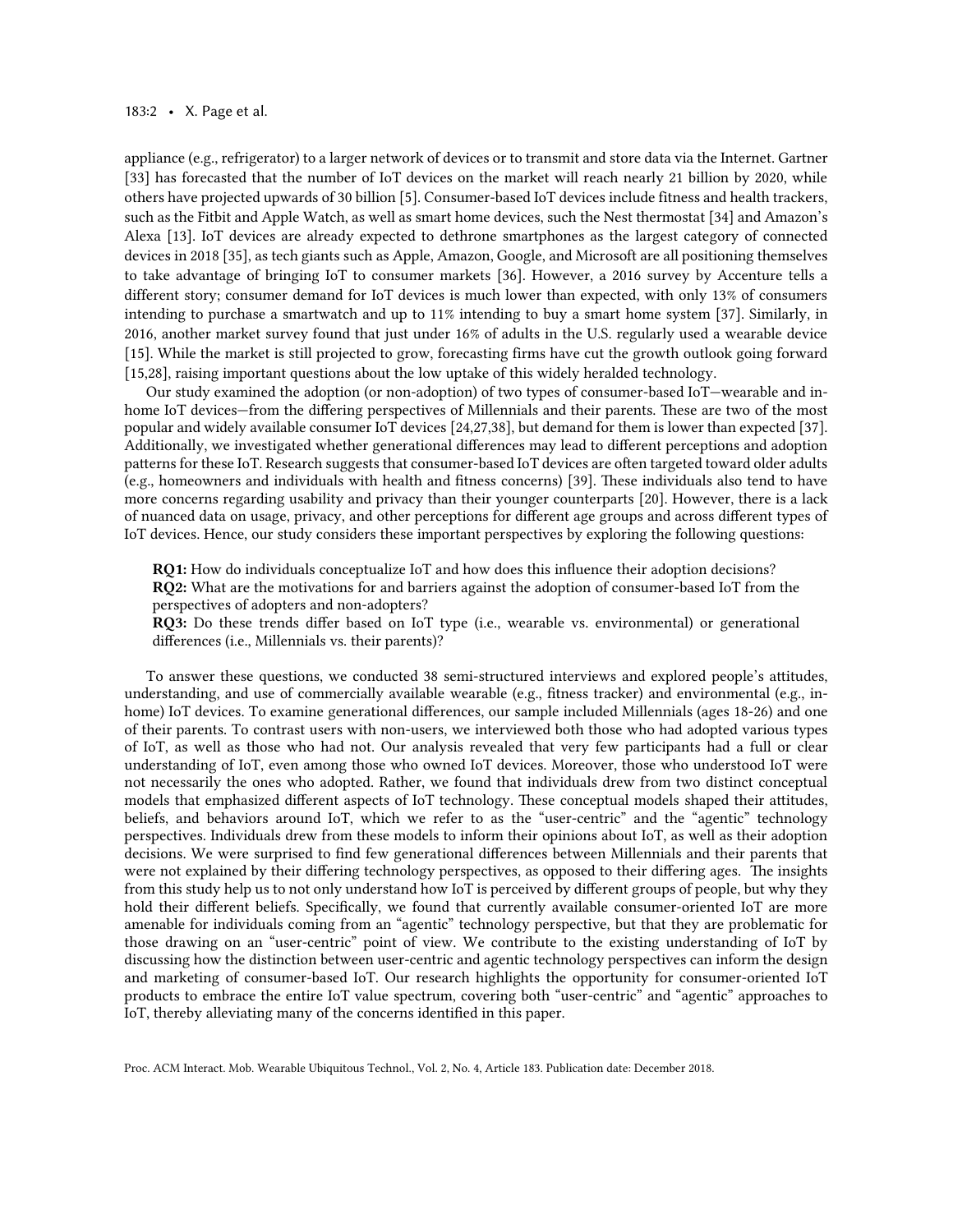# 2 BACKGROUND

We study two types of consumer-based IoT: 1) **Wearable IoT devices** and 2) **In-home IoT devices**. We chose these two IoT domains due to their popularity among everyday consumers [24,27,38,40], and because they represent the two primary types of "person-centric" and "home-centric" IoT products that are commercially available for use [23]. Based on Atzori et al.'s [3] survey of the IoT literature, these consumer-based IoT devices would be broadly classified within the domains of healthcare and smart environments (i.e., home), respectively. Health-related IoT technologies are used for the purpose of tracking, identification and authentication, automatic data collection, and sensing [3]. Wearable IoT devices are often used for personal health and fitness tracking and, as the name suggests, are worn on the body [19]. Examples of wearable IoT include "smart watches," the Fitbit, and some fitness tracker apps that are installed on mobile smartphones [31]. In-home IoT devices are often used for remote control, automation, and surveillance of one's home [3,26]. Examples include "smart home" systems, such as Nest [34], which has extended its offerings from thermostats to include cameras, smoke detectors, and carbon monoxide alarms.

A number of researchers have delved into understanding users' perceptions, attitudes, and adoption of consumer-based IoT devices [8,9,12]. For instance, Brush et al. [8] interviewed smart home users to find that there are a number of barriers to use, such as cost of ownership and poor manageability, that need to be addressed before in-home IoT becomes more prevalent. Carrington et al. [9] highlighted the accessibility problems associated with wearable fitness trackers by interviewing athletes confined to wheelchairs, showing how designers made faulty assumptions about who their users were and their capability and need for tracking steps. In 2011, Jia et al.[22] interviewed nine tech-savvy individuals, who were quite familiar with IoT, about how they felt about these more agentic devices; they found their participants perceived themselves as still in control (i.e., personal agency) of the agentic IoT devices (i.e., proxy agency), as long as the devices met their needs. In 2017, Cila et al. [12] created a taxonomy to help designers re-conceptualize IoT product design by framing IoT devices as agents that collect, intervene, and create. As device autonomy increases, designers must consider how to artfully delegate control away from the user to these IoT devices in a way that does not break from social norms held by human agents. We noticed that these studies either focused on the empirical insights gained from *users* or they designed IoT systems for meeting *user* needs. In contrast to the existing HCI literature, we broadened our empirical lens to examine the perspectives of *non-users*, who are often overlooked in technology-focused research [6], but are key to understanding barriers to adoption [30]. We also compared the unique perceptions of Millennials with their parents with regards to the adoption, use, and non-use of consumer-based wearable and in-home IoT devices.

# 3 METHODS

#### 3.1 Study Overview

This study was conducted during the summer of 2016 as part of a Research Experience for Undergraduates (REU) on the Internet of Things, which emphasized the cybersecurity and privacy aspects of IoT. Ten undergraduate students from engineering and computer science disciplines across the United States were trained as researchers and involved in the data collection process after being voluntary participants of this study. A faculty mentor (last author) interviewed the 10 REU students as participants for the study, but also as a means of training the students on how to conduct interviews. The REU students then completed Internal Review Board human subjects training prior to interviewing one of their parents as well as another student-parent pair where the student did not come from a Science Technology Engineering or Math (STEM) major. REU students were given the option to recruit a second student-parent pair if they chose not to participate in the study themselves. Data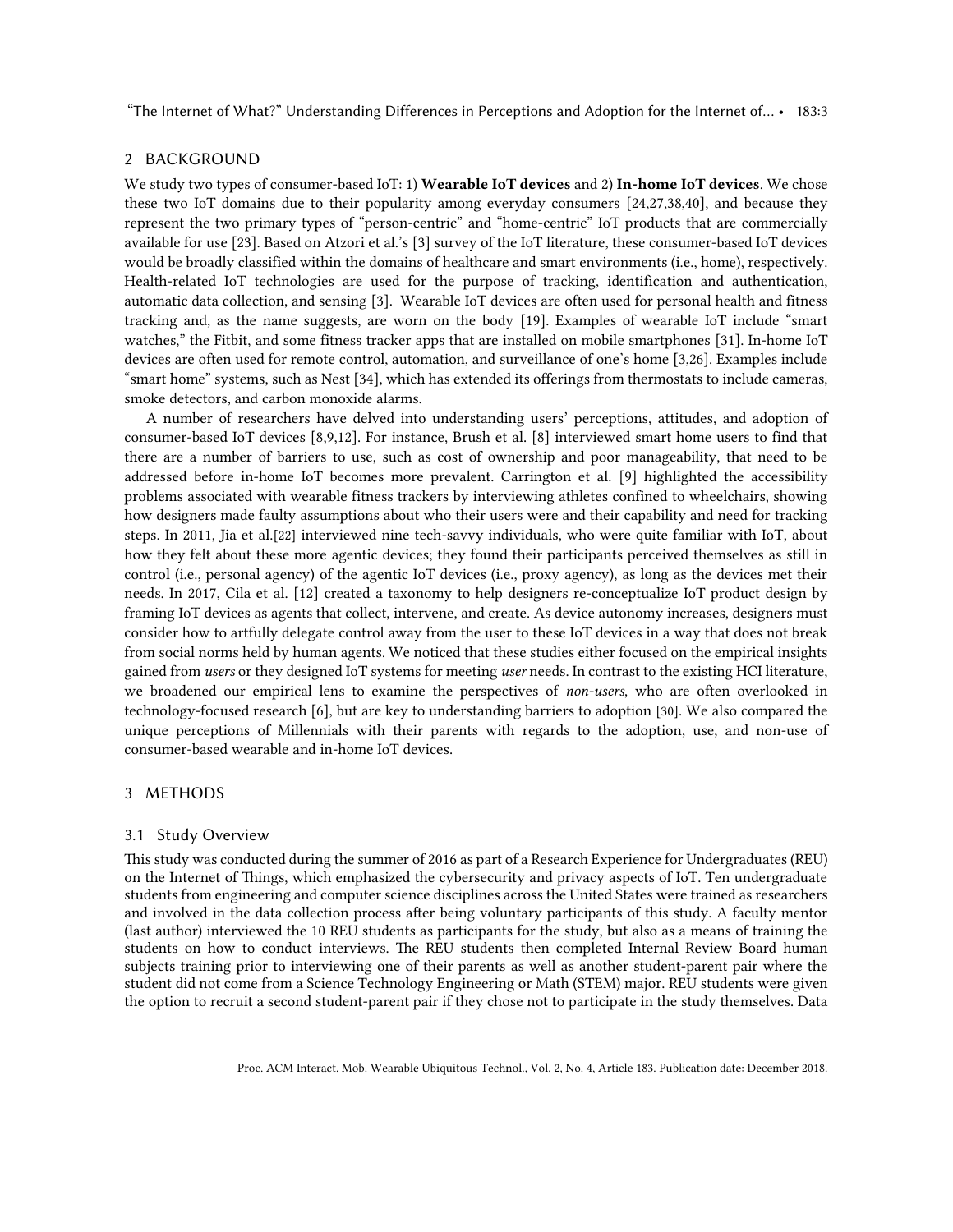### 183:4 • X. Page et al.

collection involved semi-structured interviews, followed by a web-based survey. See appendix A for full interview schedule and appendix B for survey questions that were used in this study.

## 3.2 Semi-Structured Interview Design

REU students were then given a semi-structured interview script and were asked to read the script verbatim to participants to ensure consistency between interviews. However, they were also encouraged to ask follow up questions to solicit deeper feedback from participants throughout the interview. The high-level structure of the interview script is summarized in [Table 1](#page-3-0). First, participants were asked to provide their own definition of the "Internet of Things" and examples of IoT devices to help us understand their familiarity with the topic. Next, the researchers gave a general definition of IoT reflective of the predominant sensors and data collection paradigm of commercially-available IoT (as shown in [Table 1\)](#page-3-0) [5,21,27,38]. Given that there is a lack of consensus around the definition of IoT and that many definition are overly technical [23], we chose to use a simple definition of "sensors that are connected to the Internet that can collect, store, and transmit information, as well as remotely control physical devices." Then, participants were asked specific questions about their use (or non-use) of wearable and in-home smart devices, as well as their perceptions regarding the potential (or real) benefits and drawbacks of these IoT consumer-based technologies.

Interviews were audio-recorded and later transcribed by a research assistant. Prior to audio-recording the interviews, participants were given a copy of the informed consent and verbally consented to participate in the study. After completing the interview, participants were asked to take the web-based survey. The survey included questions on demographics, as well as additional measures on adoption and usefulness. For this paper, we only included the survey data for reporting demographics (see appendix B).

<span id="page-3-0"></span>

| Question Categories       | High-Level Summary of Questions Asked                                                                                                                                                                                                                                                                                                                                                                                        |
|---------------------------|------------------------------------------------------------------------------------------------------------------------------------------------------------------------------------------------------------------------------------------------------------------------------------------------------------------------------------------------------------------------------------------------------------------------------|
| Background                | Participants were asked to define the Internet of Things in their own words and<br>to provide examples of what they considered as IoT devices.                                                                                                                                                                                                                                                                               |
| <b>IoT</b> Definitions    | To help orient participants who were unfamiliar with the concept of IoT, the<br>interviewer provided a general definition of IoT reflective of the predominant<br>sensors and data collection paradigm of commercially-available IoT [2,14,18,30]:<br>"IoT are sensors connected to the Internet that can collect, store, and transmit<br>information, as well as remotely control physical devices."                        |
|                           | Then, the interviewer delineated two of the most popular categories of<br>consumer-oriented IoT [16,18,30,32] for the study focus: 1) wearable smart<br>devices "used for body or location tracking," and 2) environmental smart devices<br>"used to sense, provide remote access, or to automate aspects of one's physical<br>environment." These definitions were used to help frame the remaining<br>interview questions. |
| Wearable Smart<br>Devices | Participants were asked about whether they used any wearable smart devices,<br>the actual or perceived benefits and drawbacks of these devices, and more<br>detailed questions regarding norms around the IoT technology usage.                                                                                                                                                                                              |
| In-Home Smart<br>Devices  | Participants were asked the same questions as above but in the context of<br>environmental or in-home smart devices.                                                                                                                                                                                                                                                                                                         |
| Concluding<br>Remarks     | Participants were asked their overall impression of the benefits versus<br>drawbacks of consumer-based IoT smart devices and given the opportunity to<br>ask questions about the study.                                                                                                                                                                                                                                      |

Table1. Overview of Semi-Structured Interview Questions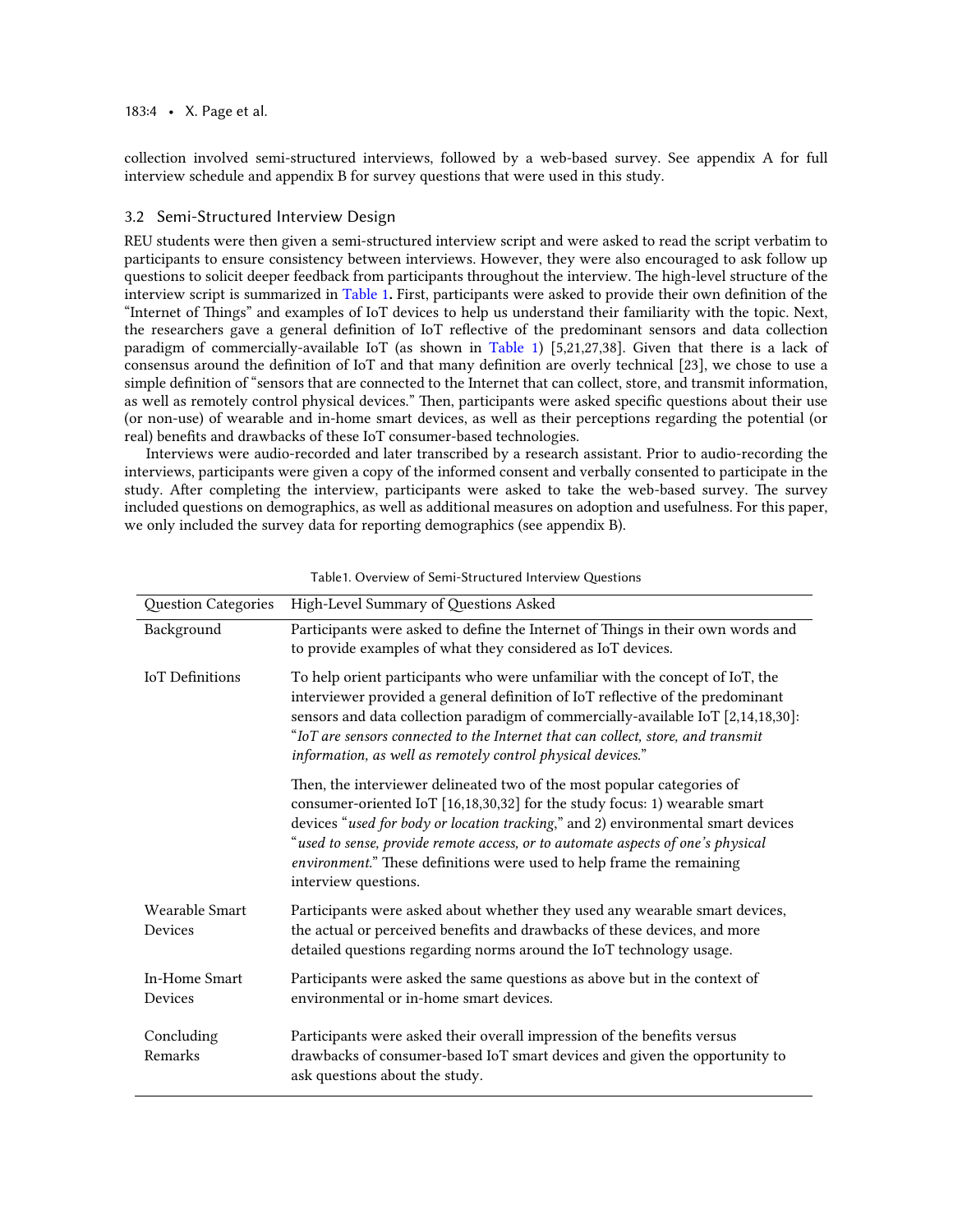<span id="page-4-0"></span>

| Dyad           | <b>REU</b>  |                | Gender         | Wearable IoT                 |                          | In-Home IoT             |                             | Perspective      |                  |
|----------------|-------------|----------------|----------------|------------------------------|--------------------------|-------------------------|-----------------------------|------------------|------------------|
| $\rm ID$       | Y/N         | $\mathbf Y$    | ${\bf P}$      | $\mathbf Y$                  | ${\bf P}$                | $\mathbf Y$             | ${\bf P}$                   | $\mathbf Y$      | ${\bf P}$        |
| $\mathbf{1}$   | $\mathbf Y$ | $\overline{M}$ | $\overline{F}$ | Smartphone                   | $\overline{\phantom{0}}$ |                         |                             | User-            | User-            |
|                |             |                |                | (Runtracker)                 |                          |                         |                             | centric          | centric          |
| $\sqrt{2}$     | ${\bf N}$   | $\mathbf M$    | $\mathbf{M}$   |                              | Smartphone               |                         |                             | User-            | User-            |
|                |             |                |                |                              | (Step<br>counter)        |                         |                             | centric          | centric          |
| $\mathbf{3}$   | $\mathbf Y$ | ${\bf M}$      | $\mathbf F$    | $\qquad \qquad \blacksquare$ |                          |                         |                             | Hybrid           | User-<br>centric |
| $\overline{4}$ | ${\bf N}$   | ${\bf F}$      | ${\bf M}$      | Smartphone<br>(Location)     | $\qquad \qquad -$        |                         |                             | Agentic          | User-<br>centric |
| $\,$ 5 $\,$    | $\mathbf Y$ | $\mathbf M$    | $\mathbf F$    |                              | Smartphone<br>(General)  |                         |                             | Hybrid           | Agentic          |
| 6              | $\mathbf N$ | ${\bf F}$      | $\mathbf F$    | $\overline{a}$               |                          |                         |                             | User-            | Hybrid           |
|                |             |                |                |                              |                          |                         |                             | centric          |                  |
| $\overline{7}$ | $\mathbf Y$ | ${\bf F}$      | $\mathbf F$    | Fitbit                       |                          |                         |                             | Hybrid           | User-            |
|                |             |                |                |                              |                          |                         |                             |                  | centric          |
| 8              | N           | ${\bf F}$      | ${\bf F}$      | Fitbit                       | Fitbit                   |                         | Light Control               | Hybrid           | Agentic          |
| 9              | $\mathbf Y$ | ${\bf F}$      | $\mathbf F$    | $\overline{a}$               |                          |                         |                             | Agentic          | User-            |
|                |             |                |                |                              |                          |                         |                             |                  | centric          |
| 11             | $\mathbf Y$ | ${\bf M}$      | ${\bf F}$      | $\frac{1}{2}$                |                          |                         |                             | User-<br>centric | Hybrid           |
| 12             | ${\bf N}$   | M              | M              | Fitbit                       | Fitbit                   | Smartphone<br>(Weather) | Gas/Air<br>Sensors          | Hybrid           | Hybrid           |
| 13             | $\mathbf Y$ | ${\bf F}$      | ${\bf M}$      | Smartphone                   |                          | Nest                    | Nest                        | Agentic          | Agentic          |
|                |             |                |                | (Runtracker)                 |                          | Thermostat              | Thermostat<br>and Security  |                  |                  |
|                |             |                |                |                              |                          |                         | Camera                      |                  |                  |
| 14             | ${\bf N}$   | M              | ${\bf F}$      | $\qquad \qquad -$            |                          |                         | Nest                        | Agentic          | User             |
|                |             |                |                |                              |                          |                         | Thermostat                  |                  | centric          |
| 15             | $\mathbf Y$ | ${\bf F}$      | ${\bf F}$      | $\frac{1}{2}$                | Fitbit                   |                         | $\qquad \qquad -$           | Hybrid           | User-            |
|                |             |                |                |                              |                          |                         |                             |                  | centric          |
| 16             | ${\bf N}$   | ${\bf M}$      | $\mathbf M$    | $\overline{\phantom{a}}$     | Smartphone<br>(General)  |                         | Thermostat &<br>Garage Door | Hybrid           | User-<br>centric |
|                |             |                |                |                              |                          |                         | Alarm                       |                  |                  |
| $17\,$         | $\mathbf Y$ | ${\bf F}$      | $\mathbf F$    |                              |                          |                         |                             | Hybrid           | User-            |
|                |             |                |                |                              |                          |                         |                             |                  | centric          |
| 18             | ${\bf N}$   | ${\bf M}$      | $\mathbf F$    | Nike<br>Fitband              | Fitbit                   | Chromecast              |                             | Hybrid           | Agentic          |
| 19             | Y           | $\mathbf M$    | F              | Smartphone                   |                          |                         | Security                    | Hybrid           | User-            |
|                |             |                |                | (Location)                   |                          |                         | Camera                      |                  | centric          |
| $20\,$         | ${\bf N}$   | M              | ${\bf F}$      |                              |                          |                         | Garage Door<br>Opener       | Hybrid           | Agentic          |

Table 2. Descriptive Statistics for Student-Parent Participant Pairs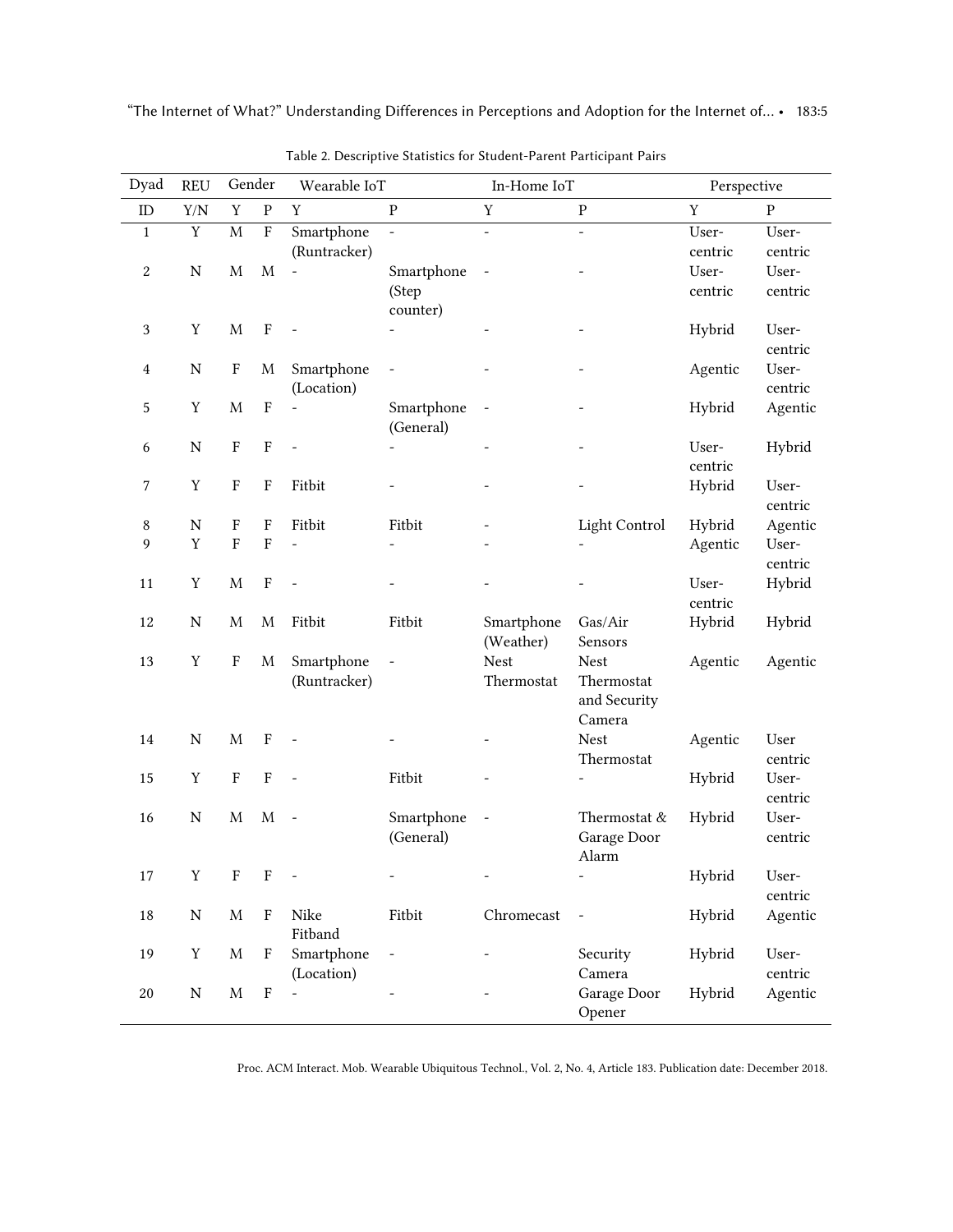#### 3.3 Qualitative Analysis Approach

To avoid biasing our results, the REU students who participated in the study directly and as interviewers, were not involved in the data analysis process. Instead, three faculty mentors led two Ph.D. students in conducting an iterative thematic content analysis [7]. The Ph.D. students first copied the interview data into an Excel spreadsheet for initial coding. Data were structured as one row of data for each participant with multiple columns representing each interview question asked. Each participant was assigned a Dyad ID (linking students with their parents), and we noted whether the participant was one of the REU students, a non-STEM student, or a parent. The faculty mentors created an initial codebook for the Ph.D. students to code the interview data. The students split up the coding process based on the different questions asked in the interview and were asked to discuss any new codes that emerged with the faculty mentors and one another. After data coding was complete, the group of researchers met multiple times to form a consensus on the key themes that emerged from the analysis. These themes are presented in this paper.

#### 3.4 Participant Profiles

A total of 19 student-parent dyads (38 participants) completed the interview portion of the study, which included 10 REU students, 9 non-STEM students, and 19 parents (of the respective students). Eleven students were male and eight were female. In contrast, 14 of the parents were female and five were male. All of the students were Millennials between the ages of 18-26-years-old. All parents were from Generation X (born between 1965-1980), except one Baby Boomer (born between 1946-1964) [29]. The majority of the participants classified themselves as Caucasian or white (7 students, 10 parents), followed by Hispanic (4 students, 2 parents), Asian (3 students, 3 parents), African-American (1 student, 2 parents), and Pacific-islander (1 student, 0 parents). Three students and 2 parents chose not to disclose their ethnicity. Household income of parents was distributed as follows: more than \$80K (8 parents), between \$25K and \$54K (2 parents), below \$25K (1 parent), and the rest did not disclose income. Descriptive statistics for each participant pair is shown in [Table 2.](#page-4-0) In the presentation of our results, we accompany quotations with Dyad IDs and denote whether participants were parents ("P") or youth ("Y"). In [Table 2,](#page-4-0) wearable and in-home IoT device adoption and use is reported based on participants' conceptualization of IoT, which is discussed in more detail within our results. Dyad ID 10 was not included in [Table 2](#page-4-0) as they did not complete the interview process.

#### 4 RESULTS

#### 4.1 What is IoT?

Prior to providing a definition of IoT, we asked participants to define IoT in their own words. Very few participants were able to provide a clear definition. However, while half of the parents admitted to complete ignorance, only a fraction of the students did not know what IoT was, including an REU student, who began by guessing, "cellphones, computers," but then laughingly confessed, "I don't really know." (7Y)

Almost half of the participants described IoT either too broadly or inaccurately by creating a tautology, combining some forms of the words "internet" and "things." For example, many participants described IoT as any internet-enabled technology or device: "Things that require internet." (6P) Other participants equated IoT to everything having to do with the internet, computers, and how technology has been integrated in our everyday lives: "How do I define internet of things? I would say, how you use the internet in our daily lives." (2P) One student explained IoT is how "you can shop on the internet; you could connect with other people on the internet like social media wise." (8Y)

Given this type of broad framing, these participants often gave examples of IoT devices that included everyday end-user technologies, such as desktop computers, laptops, tablets, email, end-user applications, and internet-connected or "smart" devices (e.g., phones, watches, and TVs).

Additionally, a few students gave examples of IoT that were not IoT, such as programmable devices that are not internet-connected: "Anything that can be programmed to do something on its own so even like setting a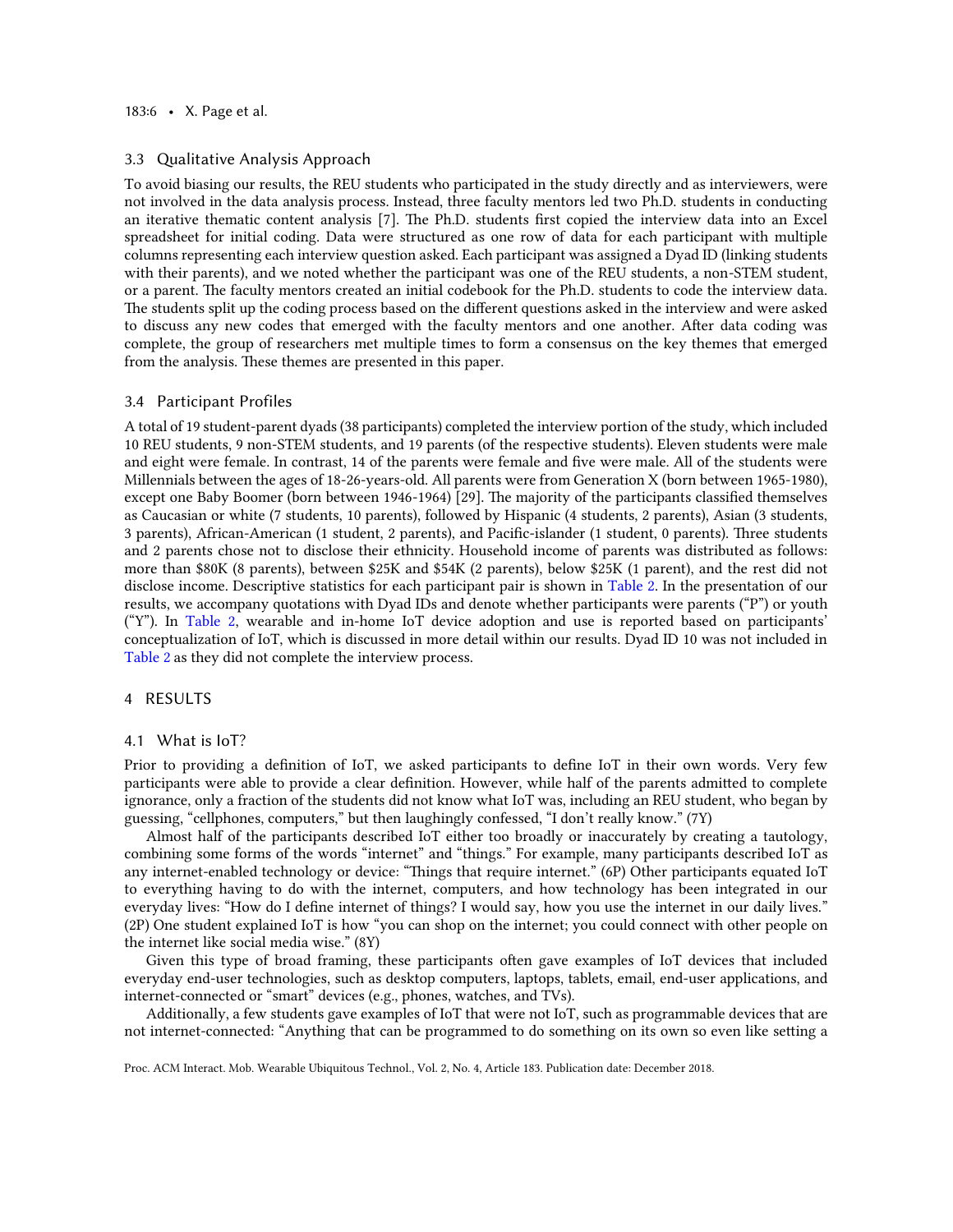machine to turn on sprinklers to start itself in the morning." (6Y) Another REU student defined IoT too broadly as "very cutting edge technology," correctly including Google Glass and wearable devices, but then also including "virtual reality and augmented reality devices," explaining that it's more about interacting with the internet rather than being an observer of it. (9Y)

Participants who were not previously familiar with the term IoT tended to equate IoT to end-user technologies for engaging online. They seldom understood that IoT included devices (e.g., sensors or appliances) that could passively connect to the internet and transmit data without user intervention. Even the ones who did were not always sure how this data was being used:

"I would define it as the interconnected space of things that we wouldn't normally associate with computer technology. The fridges they have with the embedded computers that tell you what to get at the grocery store, those NEST thermometers that apparently track your... I'm not sure exactly what they track but they track something." (2Y)

Only a quarter of the participants provided a relatively complete and accurate definition of IoT. This included one parent (of an REU student) and one non-STEM student who (hesitantly) provided a solid definition with examples of IoT: "The IoT or the Internet of Things...devices that connect with each other over the internet. I think smart phones, blood pressure monitoring, heart rate sensors." (11P)

As somewhat expected, two-thirds of the REU students (who were participating in the summer research experience on IoT) provided accurate and complete definitions of IoT. These definitions included both internetenabled end-user technologies (e.g., smart phones, watches, wearable devices, GPS systems), and more specifically, sensor-based networks and internet-connected appliances (e.g., traffic sensors, supermarket sensors, surveillance cameras, coffee pots, thermostats). These students were also more likely to articulate purposes for these internet-enabled devices, such as allowing for remote control or access, location tracking, health monitoring, as well as information collection, storage, and retrieval. 1Y explains:

"I mean it's generally just sort of like a sensor network. For example, if you just have a very literal definition of things, like your coffee maker is connected to the internet, and you can manipulate it to make a cup of coffee off you phone, so you're just interconnecting things that aren't typically intuitively connected." (1Y)

In [Table 2,](#page-4-0) we included any wearable or in-home IoT devices participants self-reported actually using in the past during their interviews. Given that many participants framed IoT quite broadly, this often included the use of smartphones (in general) or for specific purposes (e.g., location tracking, step counting, checking the weather). Even with this broad definition of IoT, adoption rates among participants were fairly low with 42% of students and 37% parents using wearable devices. In contrast, 16% of students and 37% of parents reported using in-home IoT smart devices, with one student who reported using her parents' Nest Thermostat. We did not consider the self-reported general use of laptops, computers, or the internet as forms of IoT usage when coding the interviews and summarizing participants' responses in [Table 2.](#page-4-0)

Overall, our findings illustrate that the term "Internet of Things" may not be as pervasive to those outside of the technology field as technologists may assume. Ironically, we discovered that a large number of participants were already using IoT without classifying it as such. 1Y admitted, "I've had it for probably two years before I even knew what IoT was."

In order to better understand the factors influencing people's adoption attitudes towards currently available IoT, we next provided our participants with a general definition of IoT (se[e Table 1\)](#page-3-0) that reflects the predominant paradigm of commercially-available devices, a sensors and tracking view of consumer IoT [5,21,27,38]. This allowed us to gently redirect some participants who gave too broad (e.g., "going online") or inaccurate (e.g., virtual reality) definitions of IoT prior to probing them on their attitudes and conceptualizations of IoT in order to understand how these influence their adoption decisions for existing commercially available IoT (RQ1).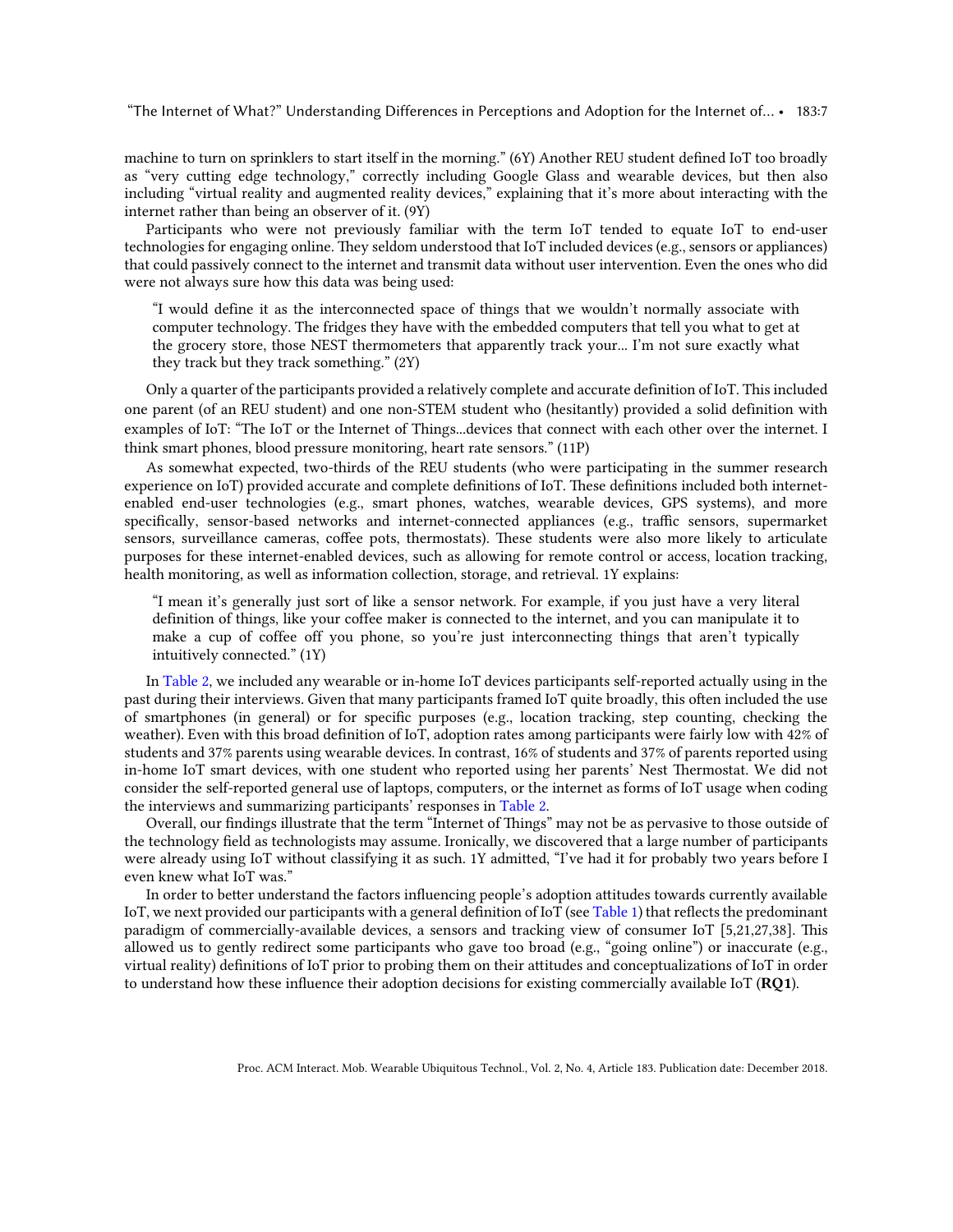#### 4.2 Two Emergent Conceptual Models of Consumer-based IoT

Our study uncovered two distinct conceptual models of consumer-based IoT that emerged from our interviews and shaped our participants' perceptions and behaviors around the use and non-use of both wearable and inhome IoT. We label these models as the "user-centric" technology and the "agentic" technology perspectives and discuss each in more depth in the sections that follow.

Even with the same baseline definition of IoT, these two perspectives guided participants towards different preferences for interacting with IoT devices, and ultimately, how they used these technologies. The *user-centric* technology perspective emphasized the self and the idea that the user should be the one to initiate actions and control what happens when using IoT. For example, using remote control to turn off their lights at home. Participants who drew from this perspective often focused on the more tangible aspects of IoT, such as breakability and real-world consequences when the IoT device malfunctioned.

In contrast, participants who drew from the *agentic* technology perspective treated IoT devices as the facilitator of actions, at times coordinating between users, devices, and the environment. For example, participants used wearable devices to track where and how far they ran, as well as to build a community to help them achieve their health and fitness goals. Their focus was more on the intangible and communication-oriented concerns and benefits of IoT, such as feeling watched or being able to connect with others.

These conceptual models also shaped participants' perceptions of whether IoT would afford convenience and make their life easier, versus just add additional complexity to their daily routines. This, in turn, led participants to evaluate IoT devices in different ways, emphasizing different value propositions. Importantly, we found that most participants drew from both conceptual models, not a single viewpoint, and given the particular model they were drawing from, this influenced their perceptions about the benefits and drawbacks of a given IoT technology. [Table 2](#page-4-0) details whether participants drew predominantly from one perspective (at least three-quarters of their responses aligned with a single perspective) or not (designated as "hybrid" perspectives).

# 4.3 User Centric Technology Conceptual Model

The *user-centric* conceptual model draws on a frame of mind where the end-user plays a key role in the functioning of the technology. It also approaches IoT devices as tangible consumer products. Interestingly, none of the Millennials relied exclusively on a user-centric point of view, although the vast majority drew from this view at least a few times, albeit to a lesser extent than their parents, during their interview. In contrast, half of the parents solely drew from this perspective, even though many parents drew from both conceptual models. The fact that most participants drew to some degree from a user-centric technology perspective, is likely due to the material nature of IoT, and the commonly held perception of IoT devices being susceptible to physical constraints. In the following section, we describe the themes that emerged from the user-centric technology perspective and how this perspective guided participants' perceptions of IoT.

*4.2.1 The User has Control (User Driven).* Individuals who drew from a conceptual model of user-centric technology focused on IoT as an end-user driven technology. In other words, they perceived that end-users initiate actions and use the internet as a way to connect to IoT devices and use them, or vice versa, that IoT devices are a tool that allows users to access the internet. The idea of IoT as facilitating remote control aligned well with this view. Participants who drew from a user-centric perspective often talked about the benefit of being able to turn something on or off from another location: "You know the proverbial: did you leave the iron on and burn the house down? Then those would be things that would be definitely beneficial." (4P)

Although IoT devices can take a more proactive role in sensing and automating behaviors, those taking the user-centric perspective envisioned a much more user-initiated interaction. Even after the interviewer provided a definition of IoT that included sensors that could track, sense, and automate aspects of one's life, few of the participants who primarily used the user-centric model picked up on this definition. For instance, 20P described the value he saw in using IoT as the following: "In terms of energy savings and stuff like that, energy conservation: If you are not at home and you could somehow remotely decrease the heat and even, you know, kind of on-the-fly, at the moment." He still envisioned the user having a central, instigating role in regulating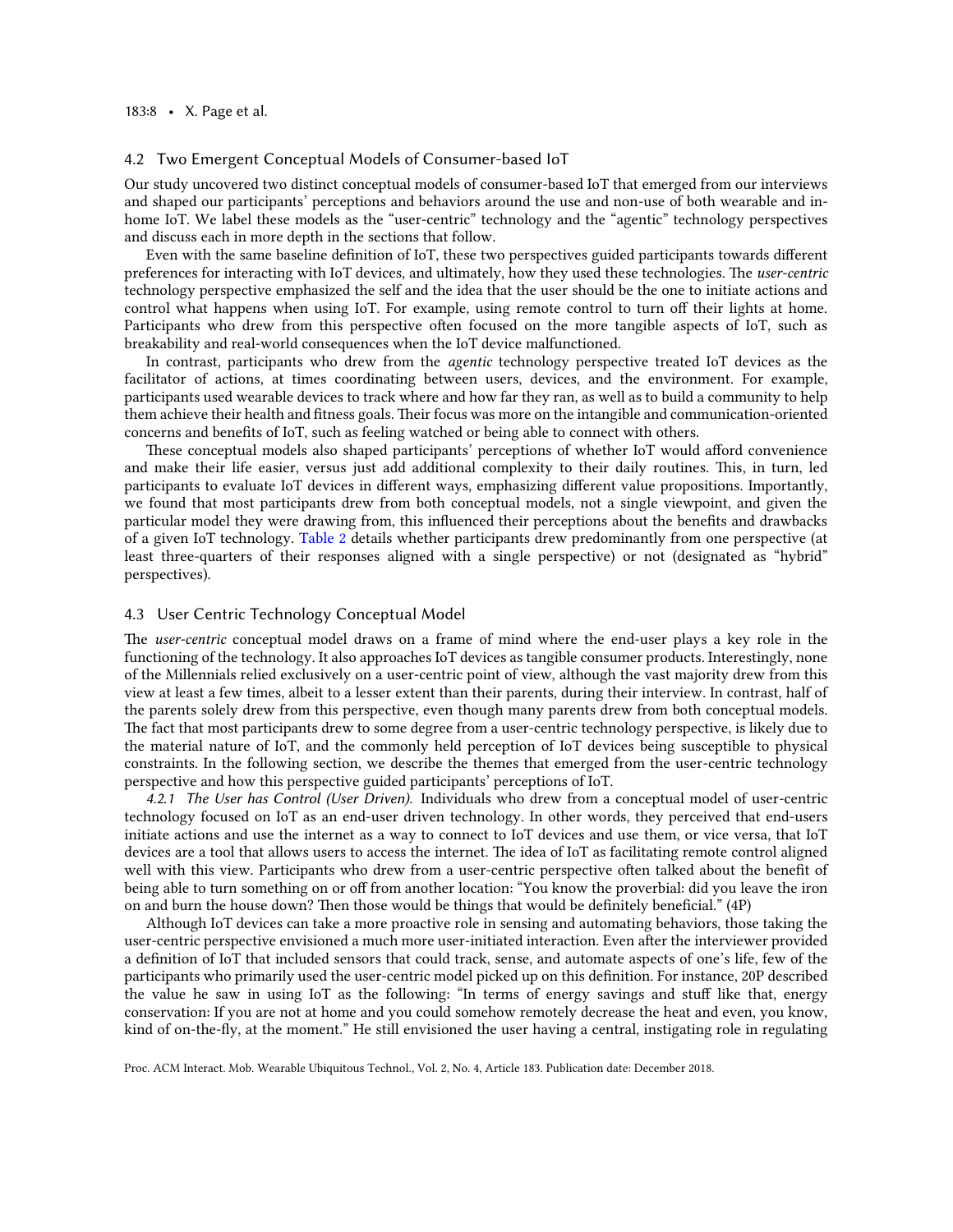the temperature. Similarly, many other user-centric participants often focused on what "I" or "you" could do with IoT devices, not what IoT devices can do for "me."

This idea of active user-involvement is further reinforced by several interviewees emphasizing the user's central role in making sure the IoT functions smoothly. Some voiced concern about people spending too much time and getting sucked into their phones to manage these interactions, which could even pose a safety hazard. 4P compared this to how people are on their "phone looking up things on the internet when they should be driving." (4P)

These individuals used an "end-user-centric" way to conceptualize this new technology, which may not be completely accurate. Even when discussing sensor-based and automated IoT, which are inherently devicedriven, interviewees would anticipate user-centric problems:

"If it's sensing a pattern but then you're not really following that pattern, then it's [not] really going to be meeting your needs. And it might be, for example, making it cool when you're not even home when you need it to be [cool] and wasting energy. So yeah, that's the biggest thing if you have an irregular, unpredictable pattern." (8P)

Although this parent understood that the IoT thermostat senses patterns to be able to automate cooling in the home, she fell back on the user-centric model when thinking about how she would use it. 8P believed that the automatic sensing feature is an initial setup process, rather than an ongoing, dynamic process the device manages. Thus, she perceived that it is up to the user to continue following that pattern to gain the benefits of using that IoT device. Changes in user behavior would negatively impact the technology's ability to regulate temperature efficiently. The idea that the thermostat could detect and adjust to a new pattern did not cross her mind. Individuals drawing on such a user-centric model found it difficult to conceptualize use cases where devices, such as sensors, can connect to and interact with other devices through the internet without end-user intervention.

Compared to parents, most of the students drew from either the agentic or a mixed model of IoT when discussing benefits:

"It would be very beneficial on a (uh) large institutional scale where people will have (um) like a situation where you have a bunch of different buildings and there's basically just a guy that is entirely responsible for managing how energy is used in those buildings. You know like turning on and off lights remotely and heat and all that stuff. Would the (um) fridge fall into that category as well? Where it'll like it keeps track of how old the milk is and when you're running low on sauce." (2Y)

2Y draws from both perspectives; he describes how IoT could be controlled by the user or do useful tasks on its own.

*4.2.2 A Focus on the Physical.* The user-centric technology model was also characterized by thinking about the physical and tangible aspects of the IoT device. Participants' attitudes about the benefits and drawbacks of IoT reflected similar attitudes one might have towards other tangible consumer products. Interviewees thought of devices and sometimes even the information stored as tangible and physical. They used terms like "battery operated" to describe the devices, or "microfiche" to describe their expectation that information is stored permanently and accessible later. One interviewee even pushed back on being able to delete information collected by the devices: "To destroy it? Is that what you're saying? To like delete it? It only saves the data for so long and then it gets rid of it? We know that that's not possible, it's always saved somewhere." (4P)

Commonly, among user-centric thinkers, one of the concerns was that the IoT device might break, get damaged, or get lost or stolen. A number of interviewees expressed concerns about damaging wearable devices, "Is it waterproof?" (2P) Those who had the devices talked about practical matters, such as "the wristband doesn't match my outfit and sometimes it's a little, if it's really hot out sometimes, based on whatever material it is made of, it's kind of sticky and sweaty." (8P)

Another concern was about needing an internet connection for the device to function. Individuals describe situations of being in a remote or low signal location, or an "interruption in a power. Like a black out." (3P) "Not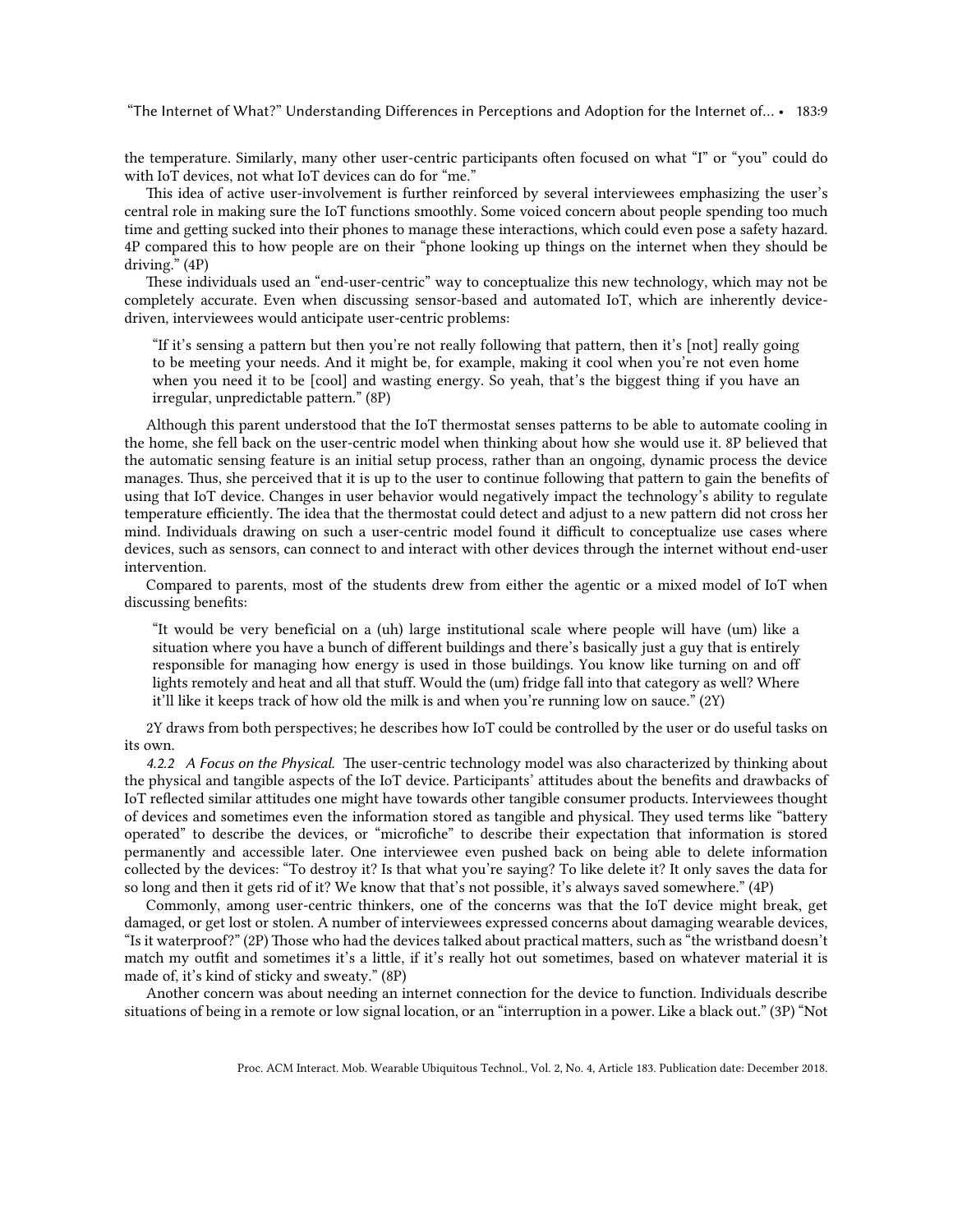#### 183:10 • X. Page et al.

having service or data on your phone" (14Y) might leave the device unable to access needed information to function.

One user-centric concern was that the device might malfunction and have tangible consequences. Sometimes the problem was giving incorrect information that would make the user do something unintended or undesirable, such as "when it gives you an incorrect location and instead of helping you it is getting you lost." Other times it was an issue with the device itself, "if it has errors in the programming" (12Y) and could result in mishaps that ranged from minor to major. For example, if "you could open and close blinds on your windows, and if it malfunctions and opens while you are dressing" (1P), this could result in embarrassment. However, 1P contrasts this with more major problems that could arise "if that is related to things electrical, or you could have some flooding problems or, if you're not there, I wouldn't want to, I'm thinking of the washer or dryer, I wouldn't want to operate that when I'm not here."

Many interviewees also recognized the potential for someone to maliciously gain access to IoT devices by hacking in or taking advantage of the end-user's negligence (e.g., "forgot to lock your door"). Although participants were not always sure how the hacking would happen, it seemed likely to them, and they were concerned about how this could negatively affect their environment and physical safety: "I hear everybody getting hacked so how about if they hack your email or whatever it is. I think they would be able to control your, whatever it is, devices… I think, you know, especially turning on a stove or a microwave." (17P)

Interviewees would often emphasize how this is a new possibility that would not be a problem in a less connected and less automated world. For instance, 16Y viewed physical locks as more secure than virtual ones: "Well, the garage opening, if the doors are able to [be controlled] wirelessly, if somebody can hack into that, they would have a lot of access to things they would not normally have. Any sort of physical locks would be able to [control] it." (16Y)

The potential for something to go wrong with remote or automated control over physical objects, was a prevalent concern for most participants (regardless of age). Many interviewees who otherwise did not take on a user-centric technology attitude, did recognize and focus on physical consequences resulting from errors or vulnerabilities that would prevent IoT devices from working correctly. 6Y summed up how there are "more problems with the automation one than any of the other ones cause I guess that's when information can be stored incorrectly or it could act on its own in a wrong way." The idea that IoT devices could cause real-world problems was a significant concern for many who had a user-centric view of IoT.

# 4.4 The "Agentic" Technology Conceptual Model

The Participants who approached IoT with an *agentic* technology model saw IoT devices as a facilitator that acts on its own, as well as coordinates between the user, other people, other devices, and the environment. Only a few interviewees took a purely agentic technology perspective and, interestingly, this perspective did not appear to be connected with whether or not the participant had an accurate understanding of IoT. Many participants drew on this agentic technology conceptual model to some extent, with Millennials generally doing more so than parents. We describe the key dimensions that emerged from this technology perspective.

*4.3.1 The Device as Facilitator.* In contrast to the user-centric technology models, the agentic technology perspective de-emphasizes the role of a single end-user and acknowledges the distributed nature of the actors and origins of control. 13P recognized that there could be "multiple people having (uh) access" to a surveillance system and the implications of that distributed access. He goes on to describe the device-driven climate control of an IoT thermostat, and the negotiation process that should happen between the user and the device: "Let's say all of a sudden the system goes to 60 degrees instead. I just know something's wrong with it and…then it should manually ask, 'do you really want to go to the certain temperature?' or something like that." (13P) Here, the device has control but also the responsibility to confirm whether the user really wants to make a change.

Another common agentic technology sentiment was that IoT devices can ensure everything is working, much better than end-users. As 14Y explained:

"I would definitely use those devices for my garage door, because there are moments when I forget and have to drive ten miles back to see if I closed my garage. I think systems where they automatically,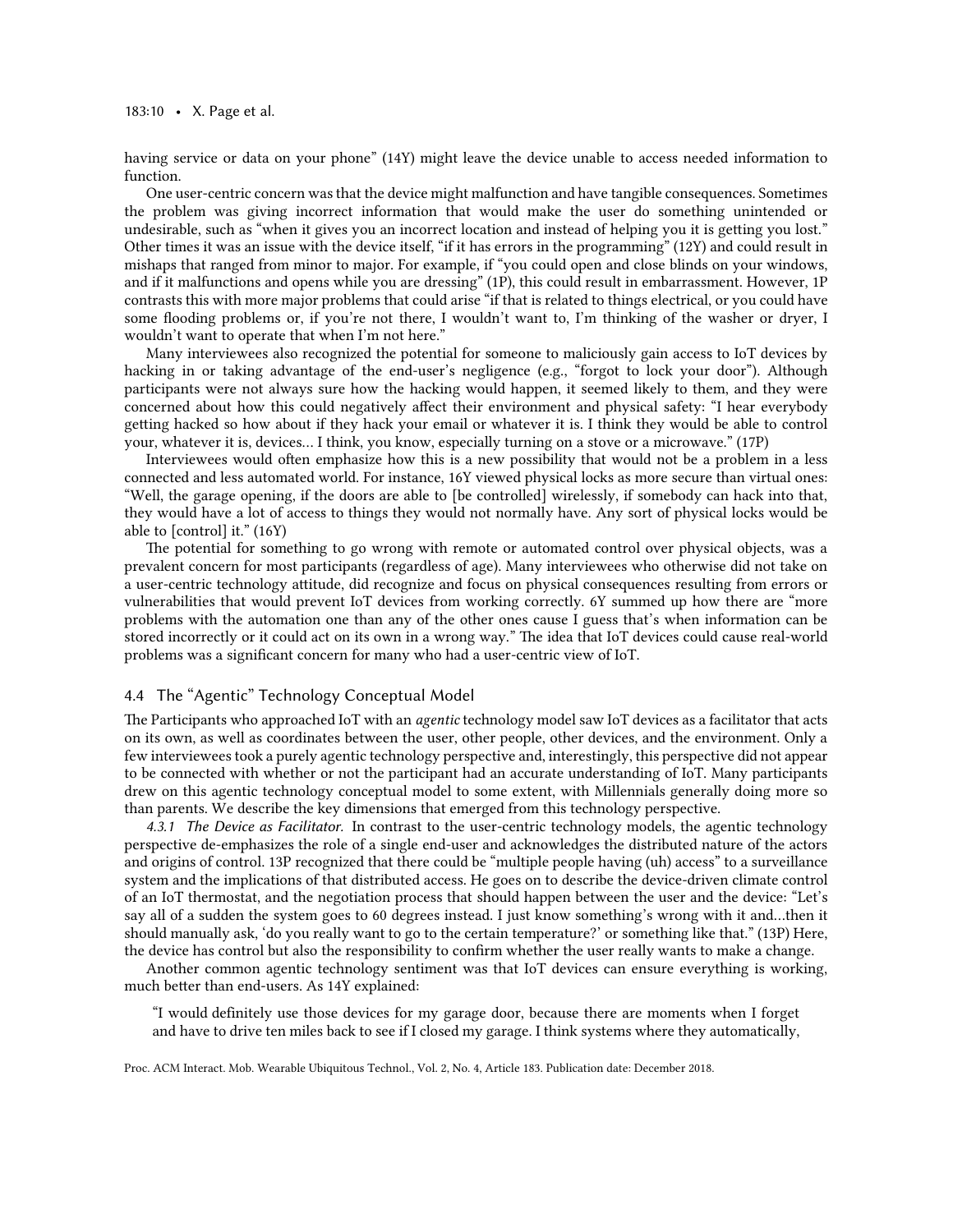they are able to get a feel of their environment and set it to what it thinks, is right. Cause I honestly, I think they make the best choices." (14Y)

This interviewee felt that the IoT device can get more contextual information, and be less forgetful, so trusts its judgement to make a better choice than he would be able to. In fact, several other people expressed similar optimistic views on how "I don't believe they could be problematic, I believe they were made to make our lives easier." (5P) Rather, it was the user who is likely to be the weak link if there are problems. 4Y felt the responsibility rested on the user to guard against messing up: "You should just take the time to learn how to use it." And, it is also up to the user to behave appropriately to avoid embarrassment: "I just feel that, you know, it's all basic truth coming out onto a device. So basically it's whether or not you trust yourself and whether or not, you know, you believe what you're saying." (4Y)

This perspective shaped these participants' attitudes about how the IoT devices should function. In particular, they trusted the devices to collect any sort of information they needed: "I think they should be able to collect everything." (9Y) Agentic technology perspectives also led participants to assume that information collected by the device, as well as any actions taken, would be appropriate: "Even if device is always on, it still helps us." (5P) Agentic technology mentalities led to participants having faith that, overall, IoT devices facilitate a positive outcome.

This understanding of IoT also made some individuals think beyond the end-user when evaluating benefits and drawbacks of IoT. For instance, having social connection with others through the device was something that IoT could facilitate: "I think whoever you're sharing your day-to-day lifestyle with should be able to have access to all of that." (14Y) The social component of interconnectivity allowed them to build comradery in their personal life and in the workplace. 18P described her experience using the Fitbit as "everybody at the hospital… just by pushing a button every day… they could see it about me and everything that we were doing." She appreciated how IoT makes getting healthier a group event.

*4.3.2 Focus on the Intangible.* In contrast to the user-centric technology model, those using an agentic technology perspective focused more on intangible benefits and consequences of using IoT. For instance, privacy was a commonly voiced concern from agentic technology viewpoints. There are times "when you don't want anyone to know where you are and just want to be alone." (4Y) Some also acknowledged the privacy issues beyond the individual to groups and communities: "Maybe your neighbor's not liking that they were being [watched], you know, our houses are very close together and people feeling like they were being videoed of their daily comings and goings and, you know, their privacy is being violated." (8P) Here, it is not the end-users' privacy concern, but concern for those of neighbors who are affected by an individuals' decision to adopt IoT devices. A few participants also brought up stalking and obsession being a potential problem.

Individuals drawing from the agentic technology perspective also saw the information used and sensed by IoT as dynamic and moving. Rather than just focusing on static pieces of information, such as address and social security number (like those from user-centric views), they understood that IoT can detect and analyze trends, going beyond just the raw information it collects. They perceived personal benefits, such as "lifelogging" (11Y) by keeping track of where they've been over the years, or societal benefits in "keeping track of general trends." (13Y) As opposed to information being something that sticks around forever, several agentic technology interviewees described the information sensed by IoT devices as more fleeting. When asked about how she thought information was stored on in-home IoT, 19P replied, "You know, it might not even be keeping it, just using the information as a way to trigger some type of action or non-action." Others even expressed the hope that information could be kept for longer than they thought it was being retained:

"Like say you had an app or device that you wanted to keep, even though you are living in another house or something. So you turn the device off, obviously, and turn on after you get to your house. I do not think after they turn it off they should, like, must scrap all that information…They should just rest the data." (3Y)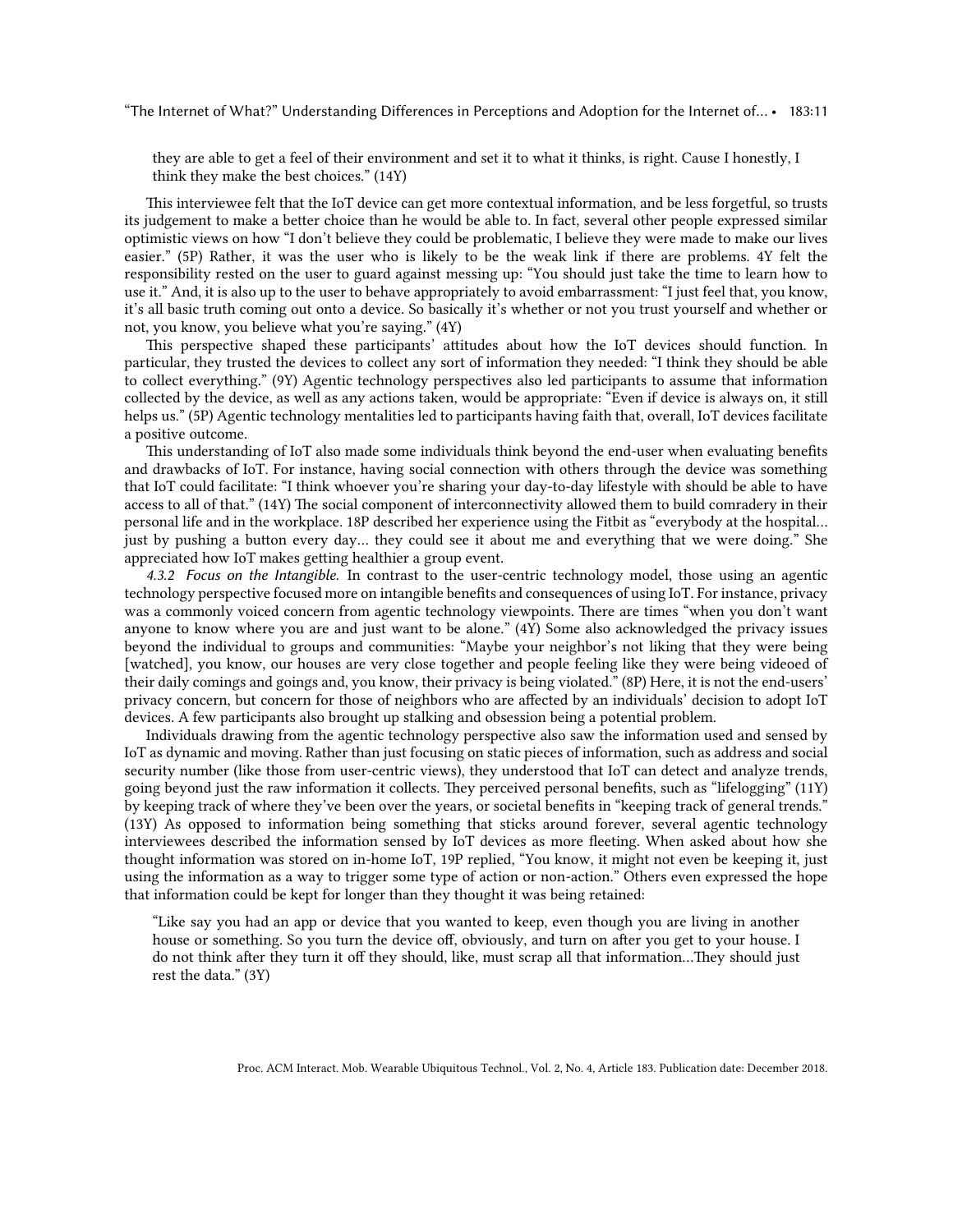#### 183:12 • X. Page et al.

This focus beyond what is tangible, and on the fluidity of information and interaction, characterized the agentic technology perspective. Next, we turn to IoT adoption and how the user-centric and agentic technology perspectives shaped attitudes, beliefs, and adoption choices for our participants.

#### 4.5 The Adoption and Non Adoption of Consumer-based IoT

We found three primary drivers of IoT adoption; participants' differing conceptual models were a determining factor in which adoption triggers were relevant. Overall, interviewees who had adopted IoT often either had a very compelling reason (e.g., health, safety) or obtained IoT at a low (or even free) price point. Non-adopters saw current commercially available IoT as just making life more convenient, rather than solving a real problem. This combined with a high price was often not enough reason to adopt, especially for user-centric thinkers, who were more pessimistic these devices would work as intended.

*4.5.1 Convenience.* Participants across the board felt that IoT is supposed to make their lives easier and bring convenience to everyday tasks. Several interviewees literally defined IoT as "devices that make our lives easier." (6Y) Whether the individual actually thought IoT devices did or not, the belief was pervasive that they are intended to do so. We noticed that those drawing from an agentic technology model tended to feel that IoT devices indeed made life easier. 16Y expressed that having a device take over is easier than doing something himself: "It would be just easier to automate instead of doing it." IoT also allows flexibility without having to plan: "It's easier to run places and then see how far you ran, than planning a route and run it." (1Y) Overall, agentic technology perceptions framed IoT as helpful for saving time on menial tasks: "I believe it is beneficial as well… for convenience. Umm just make sure it is easier to keep track and not waste time doing these things so you can have time for something else. If you can feed your animal from your phone." (18Y) As a result, these agentic technology individuals often were users who adopted IoT to help make things easier in their lives. However, many also pointed to the high price tag as a temporary barrier (which we will discuss later).

On the other end of the spectrum, those drawing from a user-centric technology model often viewed IoT as introducing complexity (not ease) to their lives. They viewed IoT devices as another thing that they would have to manage and oversee: "When you have more things, that are making it easier for you, I have more things that can break. So I'm not too automated. I still believe in physical contact with things." (4P) This feeling of complexity often came from user-centric participants focusing on the tangible, breakable aspects of IoT objects that are susceptible to malfunctioning. Rather than giving people peace of mind, those drawing on this model felt more anxious that something could go wrong:

"Let's say you want to turn something on in your house and it's something that may be about cooking or generating heat or something. And so you turn it on and, thinking, okay, in three hours, I'll be able to turn it off, and the system breaks down in some way and you can't turn it out." (19P)

Instead, it was much easier to "just walk over" and turn on a light or push a button. Even just the mental shift of adding an IoT device into one's routine seemed more work than help for those with user-centric perspectives, who were "used to doing things a certain way." (8P) Furthermore, turning over control to the device was not desirable for individuals coming from this perspective. They perceived that the best one to know the right course of action is the end user. 14P explained about the Nest thermostat installed in their home, "If you want to not be smart like if I have a door open and I still want my air-conditioning going, it doesn't work. Sometimes that is just inconvenient." (14P)

This presents a "convenience trade-off" for consumer-based IoT that may conflict with the *user-centric* technology perspective: To make life convenient, IoT devices automate and take over decisions and tasks that users would normally do themselves. However, those coming from a *user-centric* technology perspective believed it is important for the user to be in control. Thus, the conflict arises from the fact that IoT users have to give up control in order to gain convenience. For instance, 2Y described what he believes could be a beneficial IoT device and understands how it works, but takes issue about having a device telling people what to do: "The fridge [that] keeps track of how old the milk is and when you're running low on sauce… Like if it could sync to something on my phone. The drawbacks with those is that people just kind of don't like being instructed by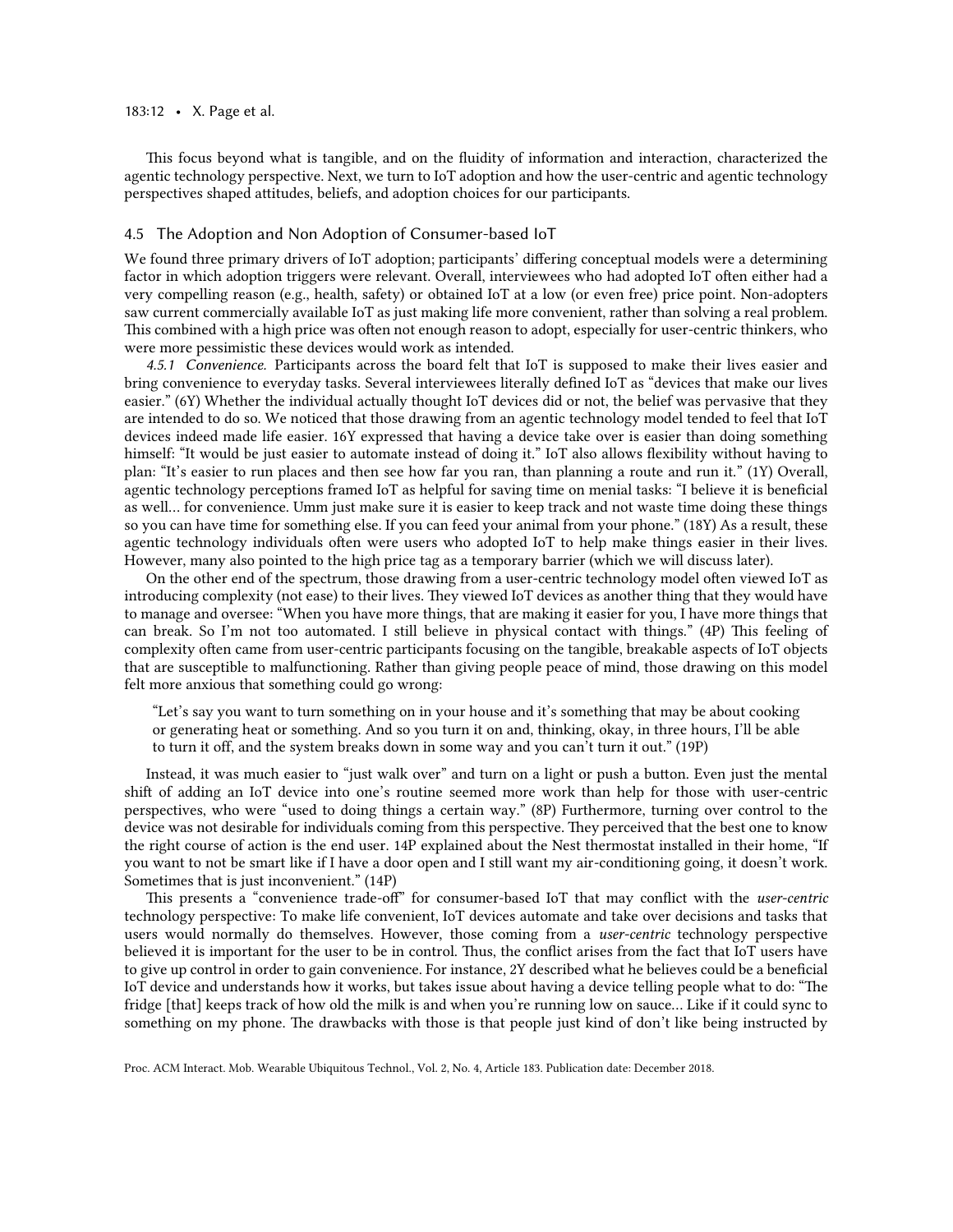machines at a certain level." (2Y) In saying this, he reveals, as a non-user, a very user-centric way of thinking that keeps him from adopting this type of IoT.

*4.5.2 Solving Big Problems.* Users saw many more compelling IoT benefits beyond convenience. However, participants who drew from the agentic technology perspective are more likely to see the true value of these benefits. For instance, health and safety were common reasons why these participants were adopters of IoT. Parents were more likely to adopt stand-alone health monitoring IoT devices, like the Fitbit, while most students who used wearable IoT devices did so from apps on their mobile smartphone. 12P found the Fitbit helpful in making sure he does not live a sedentary life: "[I use] the Fitbit to keep track of my heart rate. It really encourages me to keep moving." (12P)

Parents were also more likely to use smart home technologies than their children, likely because they own property that they feel they need to keep secure. For instance, 13P used in-home video surveillance:

"Well, I do use video surveillance…I cannot be in two places so...it gives you a piece of mind like you know what is going on at your locations. If any of your places gets a false alarm, or something like that, and you get a call from a security company then you want to just make sure everything is okay over there. Those devices come very handy at that point." (13P)

A number of other parents used other forms of in-home IoT, such as being able to turn on and off lights, so that people do not know when they are not home for an extended period of time. Even those who had not adopted IoT recognized that these would be reasons to do so in the future: "[I am] satisfied with my weight, but if I ever had the need I'd get a Fitbit." (19P) Several pointed out that people with disabilities could also find IoT useful.

However, even though solving these real problems could get some people to adopt, *user-centric* thinkers had reservations about IoT causing even bigger problems, where accuracy and reliability of the device can mean life or death. 6Y described how wearable devices can give people a false sense of their health: "If you rely on them, like instead of going to a physician, like if you know you have a heart condition, but you're relying on a certain wearable device or an app to keep track of your heart rate, then it could be inaccurate and that could be dangerous." (6Y) This user-centric view of the tangible and real-world problems IoT may introduce influenced their non-adoption decisions. It consequently created another trade-off between usefulness and trust, where many interviewees saw the *potential* of IoT to solve big problems; yet, their hesitancy to fully trust these devices made them feel like IoT is unsuitable for handling such important tasks. Others simply just did not see the benefit of IoT; 1Y described in detail: "It's hard to come up with these [benefits] cause they're not really like huge problems. They're just like, my life is pretty easy, I'm gonna make it even easier." (1Y) Here, 1Y drew from the agentic technology perspective by understanding how IoT can act on his behalf, but he was not convinced that he really needed the help.

15Y reinforced how IoT devices are often not necessary "in my life when everything that I am doing currently is perfectly fine. I don't need it to like control this or automate this for me. Everything is like okay. I don't feel like it's a necessity." (15Y) In this case, we saw a fairly clear trend where students, as opposed to their parents, were less likely to see the need to manage everyday tasks.

*4.4.3 Cost as Barrier to Entry:* IoT devices were seen as a luxury item by many interviewees, who were both adopters and non-adopters. A continuation of 1Y's agentic technology perspective of not needing to automate his daily life:

"In the home realm, it's just a luxury item. You know, I really believe that while it may be convenient, it's never going to be something I prioritize. The Nest is sort of cool, you're going to save money on your energy bill. That would probably be like the first thing I would get just because it's practical." (1Y)

Others only adopted when the IoT was free or low cost. Two-thirds of the wearable IoT adopters actually used apps on their smartphone, many explaining that these apps came pre-installed. Interestingly, participants' desire to not have to pay for using IoT devices also influenced their attitudes around privacy. 1Y concluded that, "many people would rather [the company] go take advantage of the data that is collected, then pay for the app, which is usually the trade-off." Overall, the potential privacy risks and data breaches, although noted by many,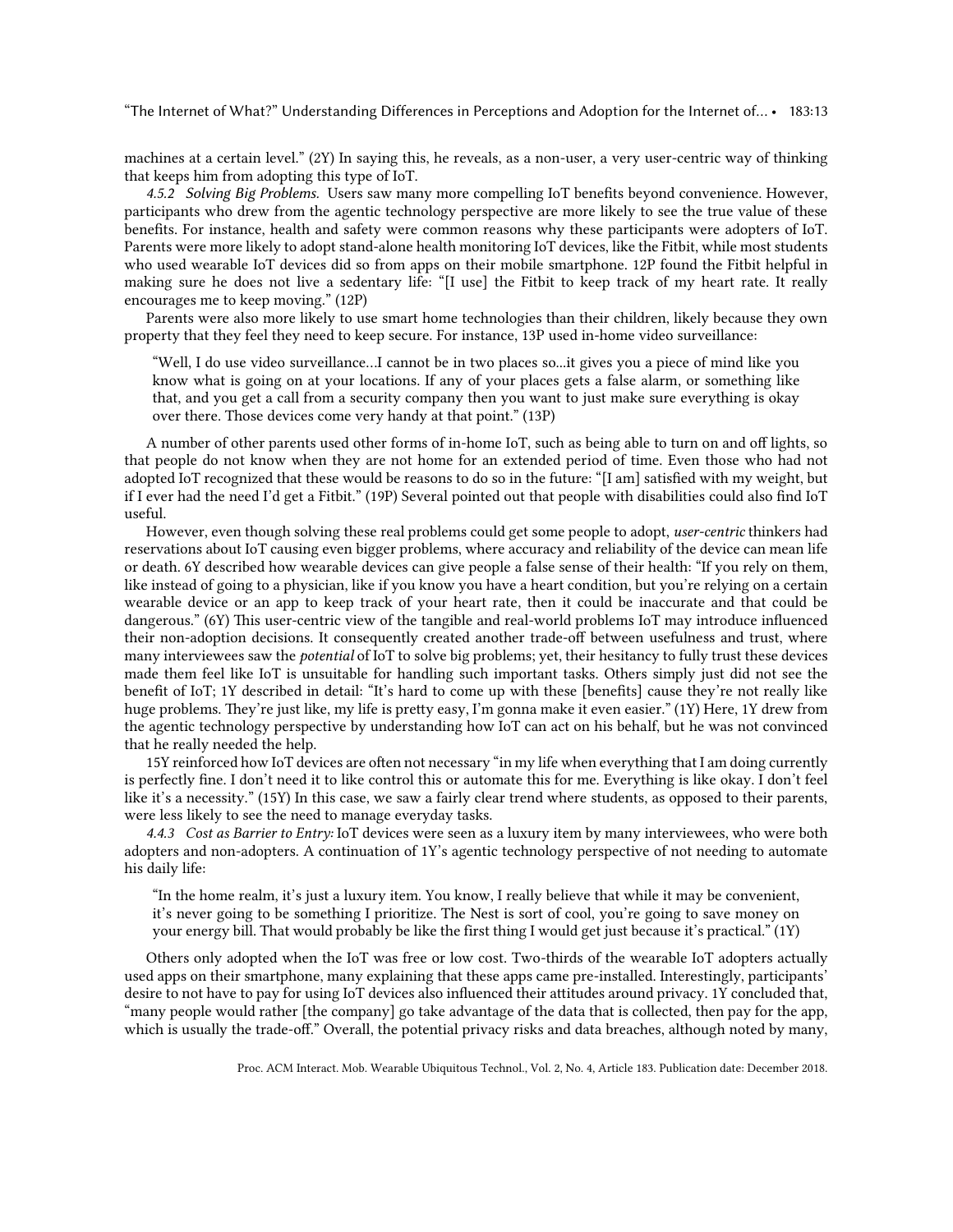#### 183:14 • X. Page et al.

were also generally accepted as part of using IoT devices. Both participants from user-centric and agentic technology perspectives felt that consumers just "have to accept information [is] being used to sell to third parties etc. in the license, because [you] need to use it." (2P) Even with potentially sensitive information, such as location, "even if it's inappropriate for them to have the info, [I] still have to go with it." (5Y) Thus, privacy concerns did not seem to be a primary deterrent to IoT adoption for most.

## 5 DISCUSSION

Our initial goal of this research was to study generational differences in IoT attitudes and adoption (RQ3). While we do find some generational differences in our study, these differences were superseded by differences in users' conceptualization of IoT (RQ1) which, in turn, influenced users' and non-users' perceptions and adoption of IoT (RQ2). We found that attitudes and adoption patterns mostly did not align with generational differences; instead, they were better explained by participants' conceptual models. Participants with a *user-centric* perspective invariably saw commercially-available IoT as unnecessary and even suboptimal for doing something they already do with relative ease. Given this lack of perceived benefits, the cost of investment and setting up the device was simply too high. In contrast, participants with an agentic technology perspective, treated IoT as a ubiquitous, pervasive technology; they focused on the personalized and automated aspects of IoT, considered being able to give up control as one of its desirable features, and they wanted these devices to collect more data to do even more useful, personalized things. For some, the benefits of automation justified the cost.

Drawing from Fallman's [16] reflection on the philosophy of technology, we provide a possible explanation for the disconnect between the user-centric and agentic conceptual models based on Borgmann's "device paradigm." Borgmann uses a metaphor of a fireplace (i.e., a "focal thing") to illustrate that objects can serve a more powerful role than their primary function. While a thermostat (i.e., a "device") can replace the function of providing heat and regulating temperature, it cannot fill the social role that arises for the fireplace of being a gathering place for family members in the home or alternative uses, such as a heat source for cooking food.

Similarly, the user-centric view might consider IoT as "devices" that are limited in purpose, performing a discreet and decontextualized tasks. They replace the original non-IoT "focal thing," which was embedded in a larger context that supported a wider variety of tasks and purposes. For example, a light switch (focal thing) being replaced by an IoT-controlled switch (device) serves the purpose of activating the light without physically having to be in the room. However, physically going to turn on/off the light switch would have additionally served the purpose of deciding whether to flip the switch upon seeing whether, e.g., anyone is still in that room, or the sun is already shining in and providing light. It would also provide an opportunity for a safety check of locked windows or noticing an envelope on the table that needs to be mailed. Thus, using the IoT device may end up performing a decontextualized task, but miss the bigger picture.

On the other hand, those drawing on the agentic perspective might assign roles in the opposite direction and feel that the IoT technology can better understand and contextualize to make better decisions than the original object it is replacing. They may feel they are more likely to forget to turn off the lights or fail to notice that it is getting dark and that the light should be turned on. Therefore, it is important to understand the differing values in which users (and non-users) attribute to focal objects prior to assuming that they should or can be replaced by IoT devices. As such, in the next section, we elaborate on the specific values that emerged from our interviews and discuss these values in relationship to the user-centric and agentic views of consumer-based IoT.

#### 5.1 Addressing the Trade-offs between User-Centric and Agentic Values in IoT Adoption and Use

Value-sensitive design [17] is a paradigm that takes into account the human values that are embedded in the design of systems and acknowledges that tension may arise when different stakeholders share different sets of values, especially when these values do not converge or are in conflict. For instance, in our analyses, we uncovered three different conflicts in commercially available IoT that appear to favor the *agentic* view of IoT over the *user-centric* viewpoint of IoT.

First, there is a trade-off between *control* versus *ease of use* and *usefulness* of consumer-based IoT technologies: Only when users gave up control did they realize the benefits of IoT use. However, relinquishing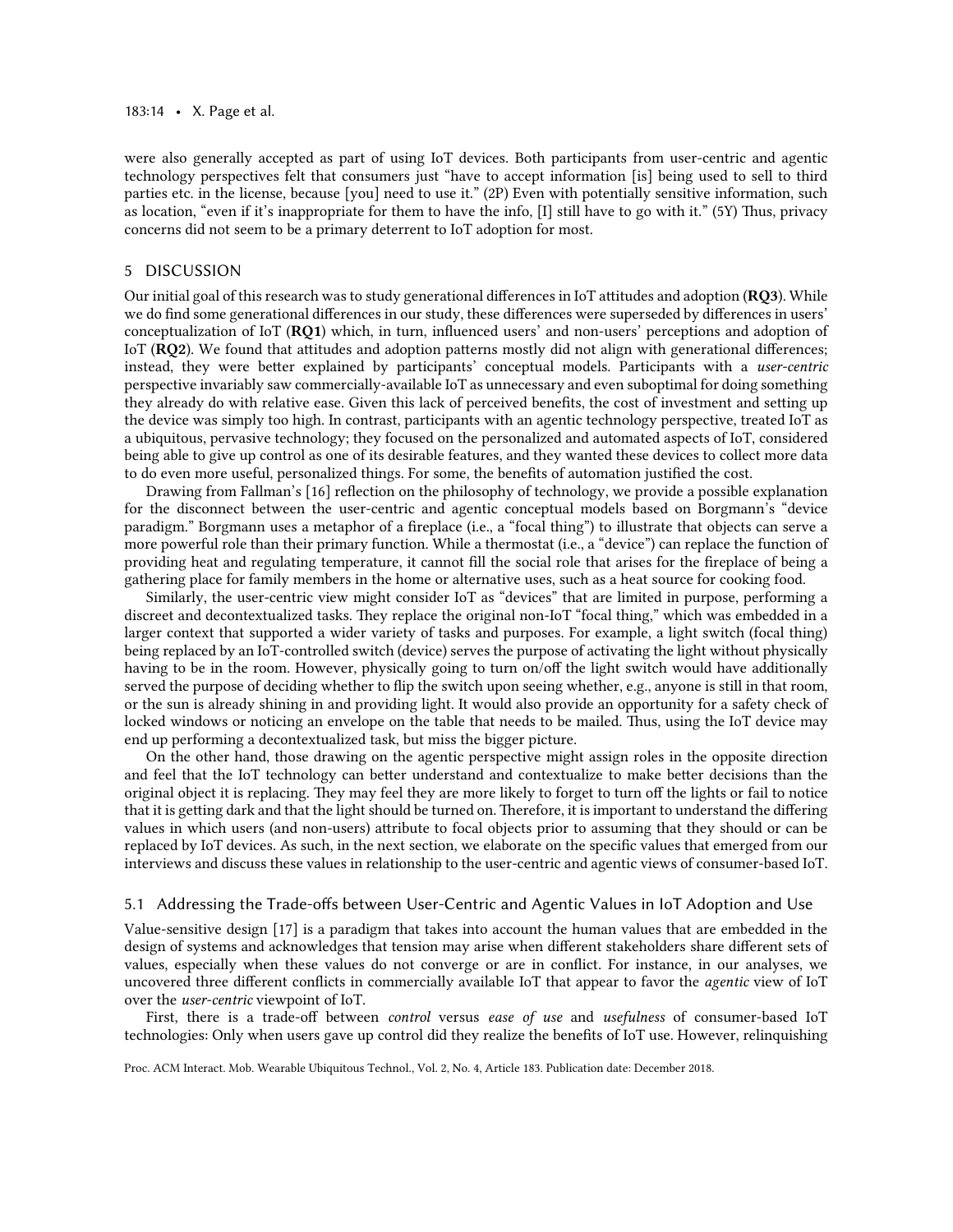<span id="page-14-0"></span>control was easier for agentic-oriented participants than for user-centric participants. This helps explain why user-centric thinkers needed a stronger value proposition and lower barriers of cost in order to adopt and use these technologies.In Venkatesh's [32] extended version of the widely used Technology Acceptance Model [14], control, ease of use, and perceived usefulness are all positively associated with users' attitudes toward and intent to adopt a new system. In the case of consumer-based wearable and in-home IoT adoption, control appeared to be inversely related to ease of use and perceived usefulness, presenting attitudinal barriers to adoption for those who predominantly drew from the user-centric view of IoT. This finding suggests that existing models that explain technology adoption may need to be revisited and revised to address more agentic-leaning technologies, such as IoT. Further, from a value-based standpoint, considerations for designing consumer-based IoT products that give users more control, yet still afford meaningful benefits, is needed. For example, some Nest thermostat users may highly value the ability to remotely control their thermostat while away, but find the feature that learns one's patterns and automates temperature regulation as invasive and not useful. Therefore, both IoT affordances and behavioral models to predict adoption and usage patterns need to account for the differing value systems of user-centric versus agentic IoT end users.



Fig. 1. Perceptions of existing consumer-oriented IoT (left side) and recommended approach (right side).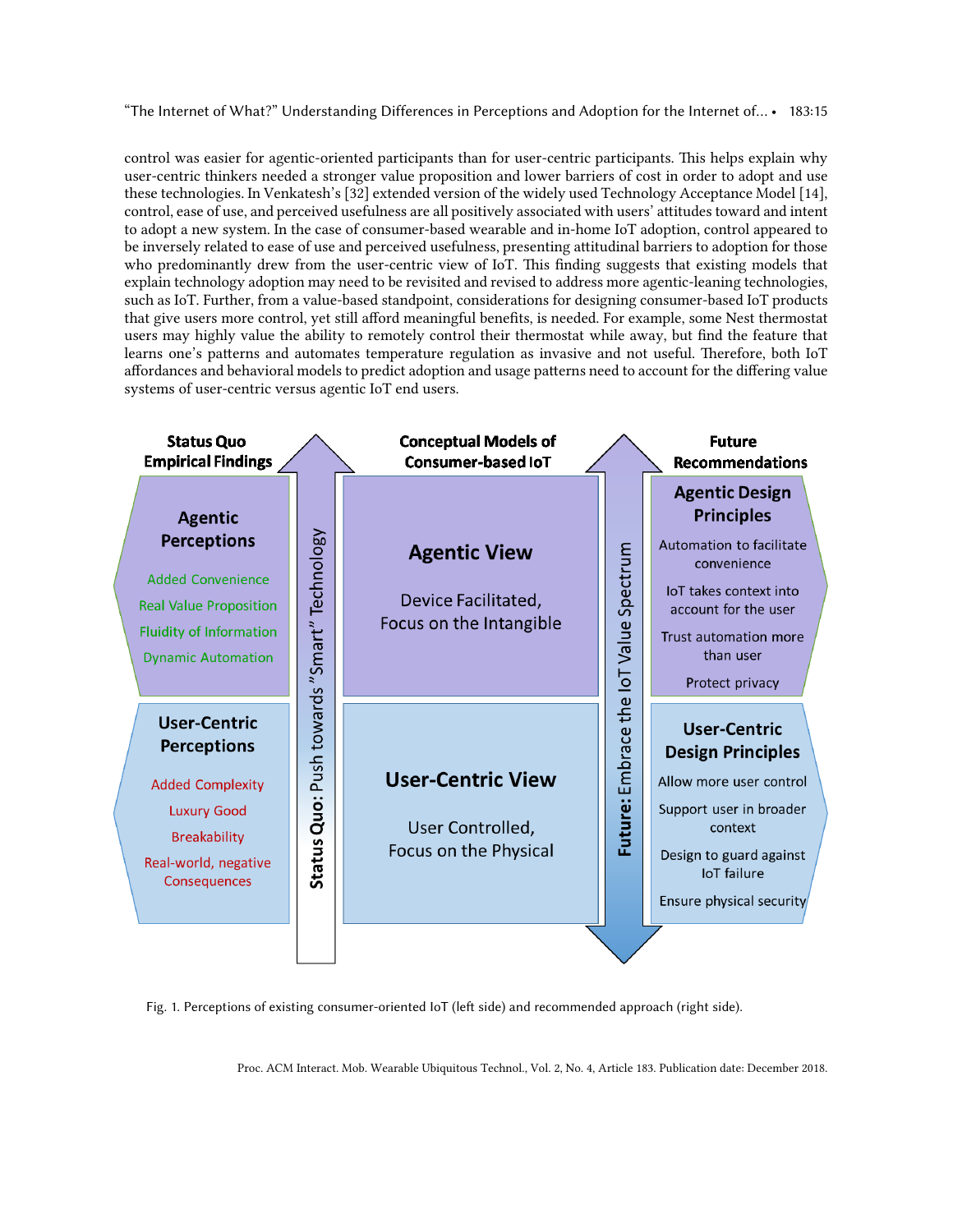#### 183:16 • X. Page et al.

Even though convenience was a shared value among most of our participants, we found that there was another significant trade-off they had to make between *trust* and *usefulness*. Our participants believed that IoT should make their lives easier, but many of those who were early adopters or non-adopters found (or felt) that it did not. Either due to the IoT technology not working correctly or the IoT device providing a service that many participants thought was a superfluous luxury (e.g., turning on a light switch or coffee maker), many nonadopters simply did not trust IoT devices to deliver strong benefits that counteracted real consequences (e.g., privacy violations or physical safety concerns) that might occur when using IoT wearable or in-home consumer products. In order for user-centric thinkers to adopt IoT, they need to have a strong value proposition; yet, they find it hard to trust IoT devices with consequential needs, such as securing their home or managing their health. Thus, the tasks they feel would be most beneficial to them are the same ones they do not want to relinquish control. This speaks to the opportunity for creating better use cases around IoT devices, such as Cila et al.'s "products as agents" [12], where they proposed three different ways that smart products could display agency as Collectors, Actors, and Creators. Yet, doing so would only exacerbate the control tension identified earlier, and, if these agentic IoT devices do not perfectly (without error) meet the needs of users, this agentic framing could create a potential backlash calling for more end-user control for IoT devices. As such, we agree and validate Jia et al.'s earlier work that calls for a balance between human and object agency in the context of IoT [22]. These researchers predicted that user-agentic and technology-agentic factors would play into IoT attitudes and pointed towards personalization as a way to give users more control over IoT. Our findings build upon Jia et al.'s earlier work to show individuals' conceptual models around IoT have as much, if not more, influence on their attitudes about IoT as the affordances of the IoT devices themselves. Resolving the tensions between usercentric and agentic viewpoints may not be possible in many cases. However, we offer some suggestions in [Table](#page-16-0)  [3](#page-16-0) for ways to alleviate these tensions by balancing trade-offs in a way that might resolve the conflicts between control, ease of use, trust, and usefulness.

To summarize our discussion, current commercially-available consumer-oriented IoT favor agentic-leaning perspectives and are cause for concern from the user-centric perspective. Future IoT research and development should use design principles that consider both agentic and user-centric perspectives. Consumer-based IoT needs to embrace the spectrum between full end-user control and complete automation in order to cater to the differing needs of a variety of IoT perspectives. Supporting both ends of the spectrum, as well as providing solutions that lie in between those extremes, will allow IoT to balance the right amount of user control with automation to match each user's preferred interaction paradigm. We summarize the different perceptions of current commercially-available IoT, as well as future design suggestions for supporting the different perspectives, in [Figure 1.](#page-14-0)

# 5.2 Limitations and Opportunities for Future Research and Design

We found that current consumer-oriented IoT predominantly cater towards an agentic perspective, but argue that there is an opportunity to introduce IoT technologies that can meet the needs of non-adopters and IoT users with a user-centric leaning perspective as well. A potential limitation of our study was that we provided participants with a general definition of IoT that focused on sensors that perform various functions (e.g., collect, store, and transmit information), which may have predisposed some to take a more agentic view of IoT. Yet, interestingly, only four students and five parents predominantly drew from an agentic perspective of IoT. In contrast, four students and eleven parents predominantly drew from a user-centric perspective, suggesting that the conceptual differences may be somewhat attributable to generational differences, not the definition of IoT given during the study. However, there was enough variation in the interviews where participants (regardless of age) drew from both conceptual models (11 students and 3 parents) or from opposing models (e.g., students from user-centric and parents from agentic) to show that these conceptual models subsumed generational differences and better explained people's attitudes, adoption (or non-adoption), and use (or non-use) of consumer-based IoT products. We also saw a number of instances of intergenerational influence on IoT adoption. For instance, 19P (user-centric perspective) explained that she had a security camera at home because her son (hybrid perspective) set it up for her. Therefore, even though we found that agentic perspectives tended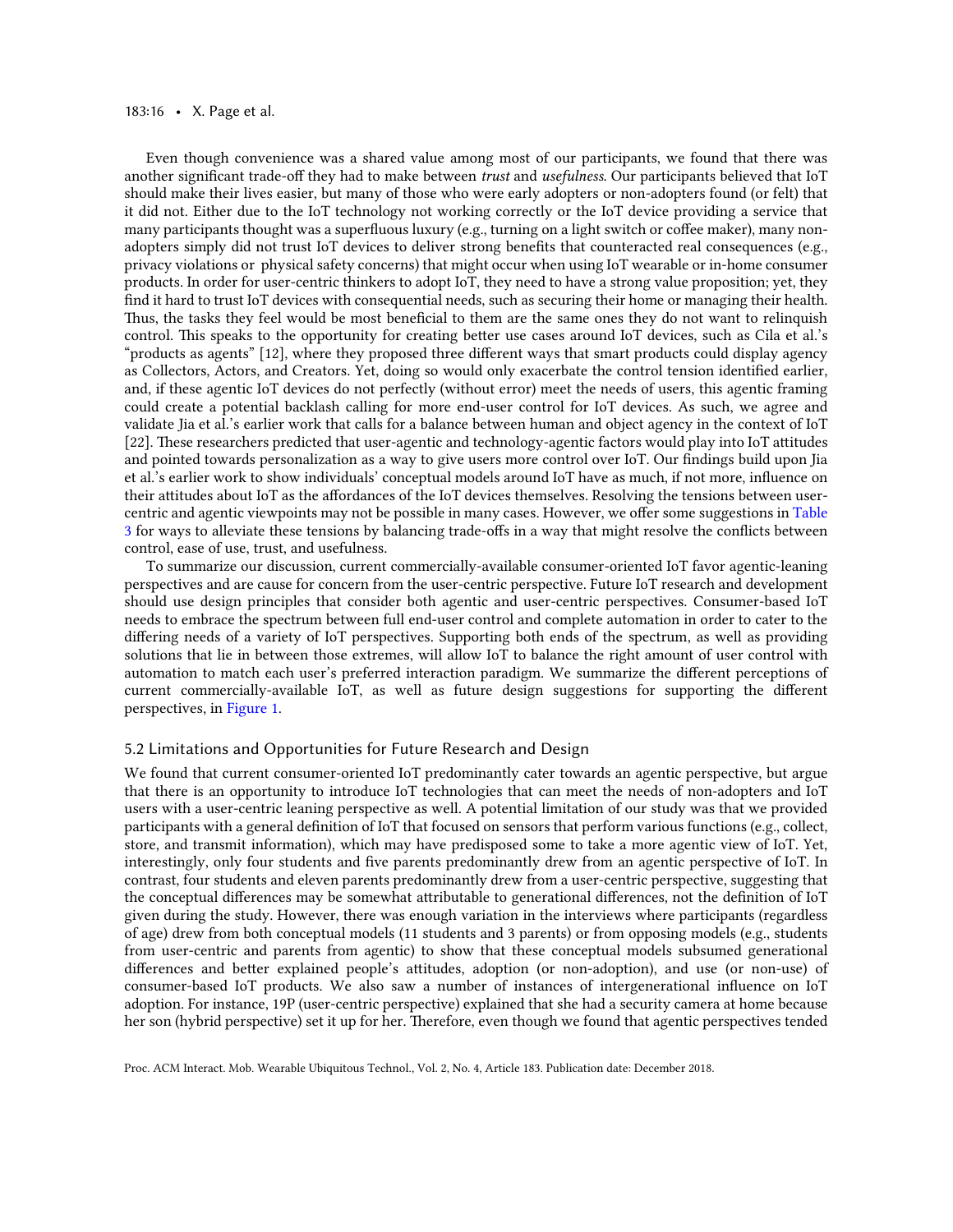to lead to more positive attitudes about consumer-based IoT products, a key take-away from our findings is the importance of not discounting the user-centric view many participants had towards IoT.

In the more recent IoT literature, the "internet-oriented" and "agentic" vision of IoT is much more prevalent [12,23], but we found that a "things-oriented" vision may be a better match with those who prefer a user-centric model of IoT. Various technologies have been developed that fall under this thing-oriented paradigm such as business-oriented IoT (e.g., supply-chain management where, say, an RFID on each box allows the business to track its inventory). However, the use cases naturally supported by a thing-oriented paradigm may not sufficiently cover the use scenarios to be supported in consumer-oriented IoT such as wearables and in-home devices. Researchers and developers should focus on a solution that involves some hybrid or combination of these visions and supporting technologies. An additional challenge will be to satisfy individuals on both sides of the agentic and user-centric perspectives – deciding between one-size-fits-all, user personalization, and multiple product lines will be important to accommodate different conceptual models.

<span id="page-16-0"></span>

| Perceptions                 | Design Recommendations                                                                                                                                                                                                                                                                                                                                                                                                                                                                                                                                                                                                                                                                                                                                                                                                                                                                                                                                                                                                                  |
|-----------------------------|-----------------------------------------------------------------------------------------------------------------------------------------------------------------------------------------------------------------------------------------------------------------------------------------------------------------------------------------------------------------------------------------------------------------------------------------------------------------------------------------------------------------------------------------------------------------------------------------------------------------------------------------------------------------------------------------------------------------------------------------------------------------------------------------------------------------------------------------------------------------------------------------------------------------------------------------------------------------------------------------------------------------------------------------|
| Perceived Control           | Control should be negotiated between the user and the device, and periodically                                                                                                                                                                                                                                                                                                                                                                                                                                                                                                                                                                                                                                                                                                                                                                                                                                                                                                                                                          |
|                             | reconfirmed, so that the device becomes a "proxy" [9] for the user. Agentic-                                                                                                                                                                                                                                                                                                                                                                                                                                                                                                                                                                                                                                                                                                                                                                                                                                                                                                                                                            |
|                             | oriented users may be willing to relinquish control to the IoT device, while User-                                                                                                                                                                                                                                                                                                                                                                                                                                                                                                                                                                                                                                                                                                                                                                                                                                                                                                                                                      |
|                             | centric individuals may prefer recommendations that they can choose to accept or<br>not.                                                                                                                                                                                                                                                                                                                                                                                                                                                                                                                                                                                                                                                                                                                                                                                                                                                                                                                                                |
| Ease of Use/<br>Convenience | The set-up costs of IoT need to be low and devices need to truly "make life easier."<br>Agentic-leaning users felt that not having to monitor and perform the task<br>themselves simplifies their lives, but user-centric individuals felt that the work to<br>ensure the device is functioning the way it should, and the extra steps to manage<br>and guard against undesirable device behavior, is more trouble than a help.                                                                                                                                                                                                                                                                                                                                                                                                                                                                                                                                                                                                         |
| Usefulness                  | Use cases need to extend beyond the simple things that IoT can readily do and<br>account for the broader context of functions that were performed by the object it is<br>replacing. The agentic perspective is that IoT took into account many contextual<br>factors to make the right decision, while the user-centric view is that many<br>additional use cases and contextual understanding are not being supported by the<br>IoT device.                                                                                                                                                                                                                                                                                                                                                                                                                                                                                                                                                                                            |
| Trust                       | The technology must be reliable. Those coming from an agentic perspective trust<br>the device to make better decisions than themselves. Many of them did voice<br>privacy concerns about their data being available and used, but seemed resigned<br>that it was a necessary evil for using IoT. Addressing these concerns could further<br>strengthen trust in the device. On the other hand, those who were user-centric<br>demanded that the technology must work seamlessly (nearly perfectly), otherwise<br>it becomes a burden to constantly worry about the device. They also are<br>particularly concerned about physical security risks such as the device being used<br>by the wrong person or a malfunction leading to property damage or threatening<br>one's safety. Developers should not only strive to eliminate points of failure (i.e.,<br>errors), they should also introduce safeguards in case of device failure so that users<br>can believe that the benefits of use outweigh potential real-world consequences. |

|  |  |  | Table 3. IoT Design Recommendations |
|--|--|--|-------------------------------------|
|--|--|--|-------------------------------------|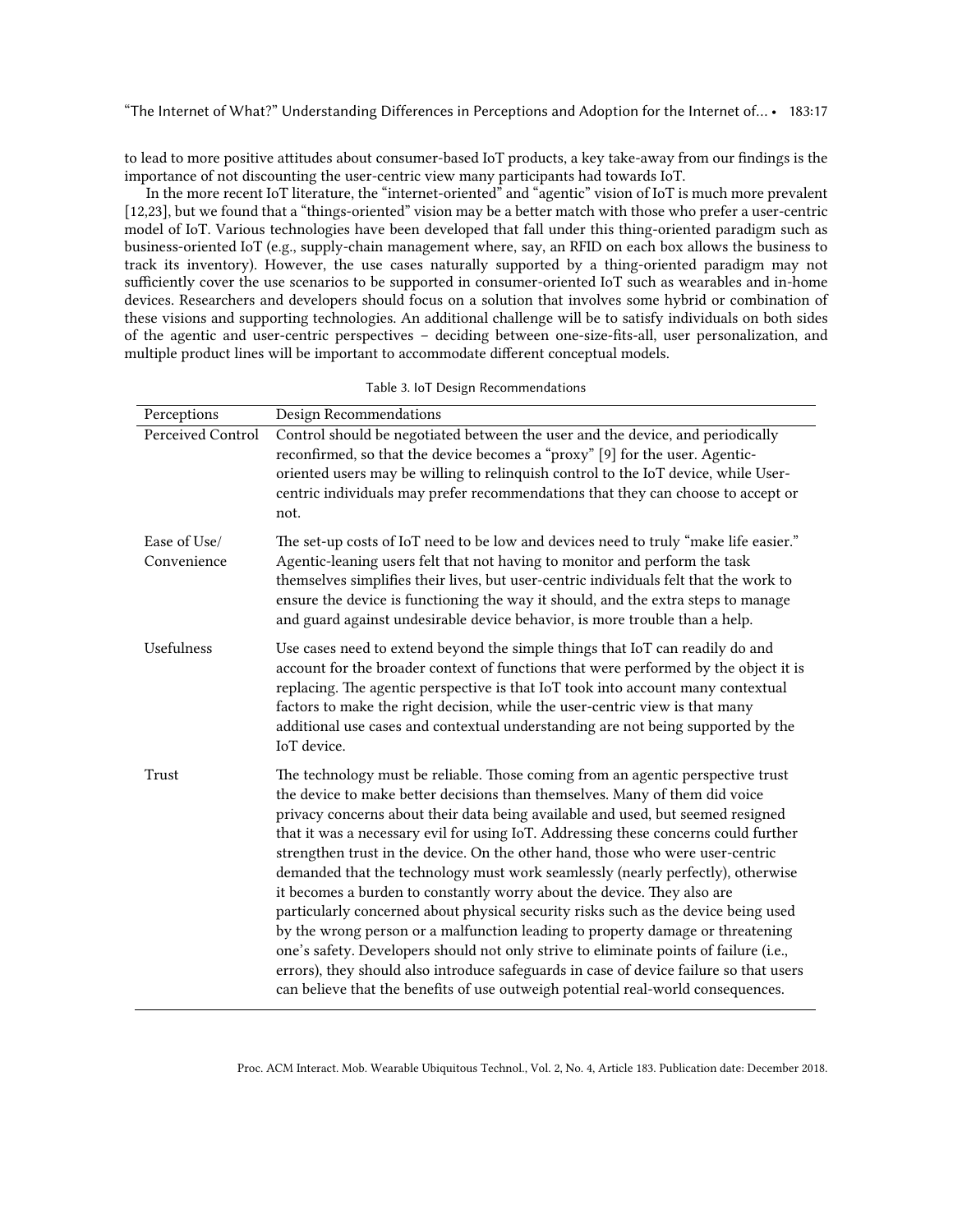#### 183:18 • X. Page et al.

Instead of the status quo, which pushes towards agentic IoT, we propose embracing the full spectrum of IoT possibilities, ranging from user-centric to agentic [\(Figure 1](#page-14-0) Design Principles). Since this study was conducted, we have seen some IoT developers move into the direction of embracing a wider spectrum of IoT perspectives. Intel, for instance, has a vision of giving users more direct control over the data tracked by public IoT devices [11]—although substantial research is needed to reduce the complexity of such control [4]. Likewise, while Amazon's Alexa-powered "Echo" platform takes a predominantly agentic approach, its "Dash" buttons bring tangible, user-centric control to the home shopping scenario. Google and Apple do not offer similar "buttons," but their Home and HomePod systems are deeply integrated with their smartphone platform, allowing users to control these devices either by voice or through their phones. We note, though, that some functionalities of these smart speakers are exclusively available through voice (mostly their Q&A system), while other functionalities are exclusively available through the phone (mostly their settings interface). We see a similar hybrid approach in many other household IoT devices: most smart TVs, music systems, and other household devices still allow control via a traditional control panel or remote but augment this functionality with smart automation services. Our recommendations point to how it should be easy for users with a predominantly usercentric view to turn these "smart" functionalities off. Better yet, these devices should offer similar functionalities through traditional user interfaces for those users who prefer manual control. The findings of this paper strongly advocate for further research regarding the "hybrid" control of IoT functionality.

Although developing interactions that support either or both paradigms is important, it is only one piece of the puzzle. This work highlights the need to reevaluate the value of HCI design for IoT (see Atzori et al. [3]). The historically recognized values of utility and efficiency are designed into existing IoT devices and align, to some extent, with an agentic leaning. However, user-oriented individuals often emphasized a broader picture and larger set of values at stake. The need to feel human or consider a broader set of factors was not supported by overly-agentic IoT devices. This highlights the importance of research to understand the holistic role of the technologies, objects, or people being replaced by IoT devices. Usefulness is not the only criteria for consumers to adopt IoT.

Finally, while it is important to recognize that people may subscribe more strongly to one or the other conceptual model, future research will be crucial to understand why and how individual perspectives are shaped. Whether it is shaped by past experience, framing, individual traits, or other mechanisms. In our study, there was not a clear connection between our participant's self-made definitions of IoT and the conceptual model that influenced them. Nor was there a connection with framing since all participants were exposed to the exact same definitions. Individual differences such as gender, generational differences, or having a technical background (i.e., STEM) also did not seem to determine whether someone was more agentic or user-centric. Even past experience was not indicative. Future research (such as longitudinal studies or even controlled experiments) would be able to investigate how conceptual models are formed.

In fact, research from other contexts acknowledge that the factors relevant to understanding technology adoption have been shown to be different than the factors for understanding continued usage [18]. Although this work focuses on adoption attitudes, future research should draw on theories such as habituation [1,2] and appropriation [10,18,25] to understand how IoT devices are successfully or unsuccessfully used in practice, beyond the initial adoption. Technology affordances, task fit, and individual characteristics are all likely to play a role [2,18]. Understanding ongoing usage would have implications for whether training would be effective for helping potential users understand a different conceptual model (to better understand how the device operates). It will be key to understand whether the values associated with a user-centric or agentic perspective persist through usage or whether they can easily morph. Understanding if experience with a product can change one's perspective also would have implications for how to encourage adoption – if using IoT is the most effective way to teach a different conceptual model and illustrate the value of the device, companies may decide to offer trial periods to help consumers ease into using IoT and realize its value. If, on the other hand, conceptual models are more deep-rooted, this approach may only frustrate users and reinforce their negative perceptions. Rather, designing for different models may be the better approach. Regardless, in all of this research and in the design process, we emphasize the importance of considering values beyond usability, learnability, and efficiency. If one

Proc. ACM Interact. Mob. Wearable Ubiquitous Technol., Vol. 2, No. 4, Article 183. Publication date: December 2018.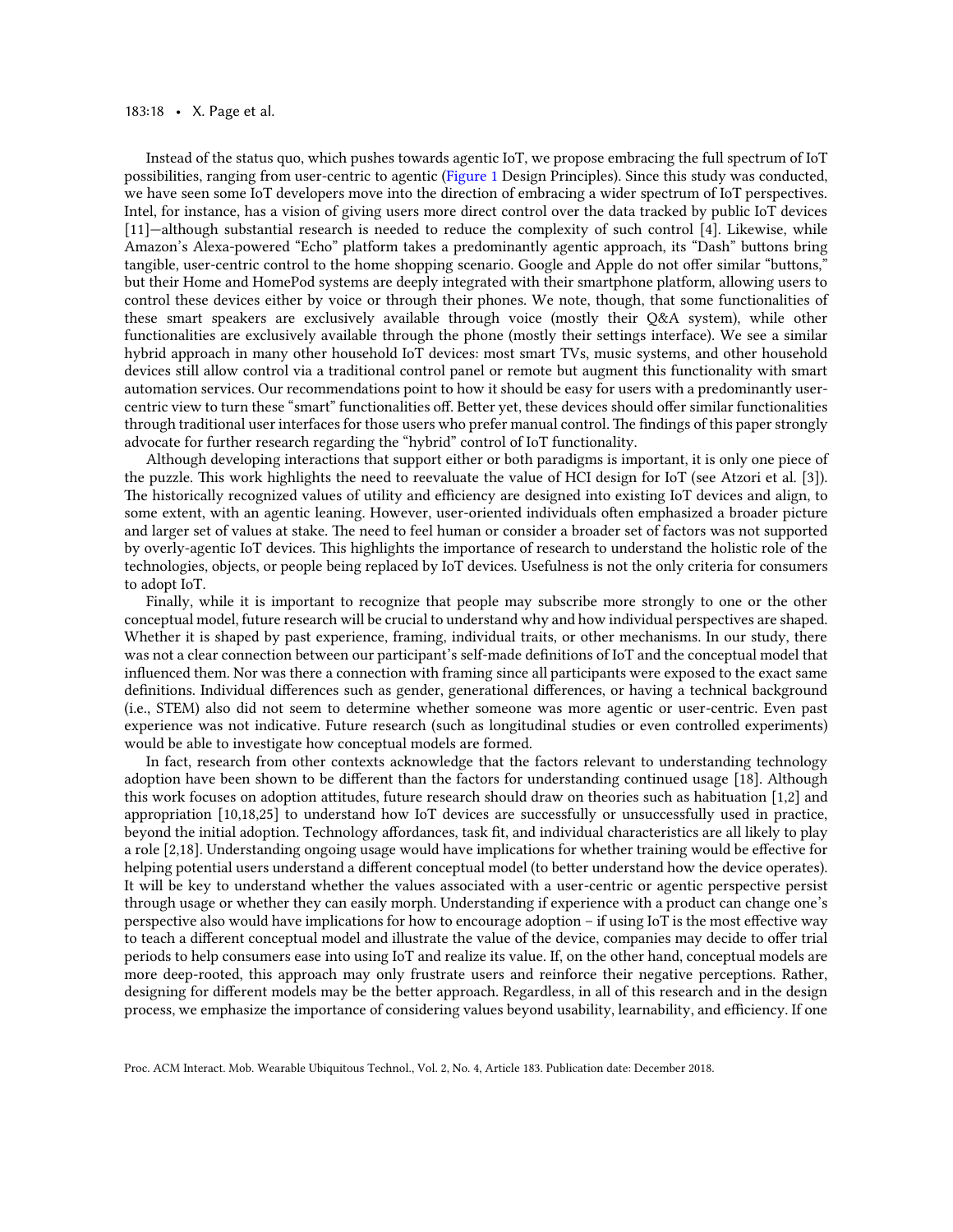does not consider the values that must be supported, none of these solutions will succeed – experiencing how efficient and usable the IoT device would not be enough.

Finally, our study was an initial exploration with the limitations that come from the specific sample used. Because exploratory work is generative, we were able to identify a number of perspectives and trends that are relevant to understanding attitudes towards adopting existing commercial consumer-oriented IoT. However, a different sample may reveal additional insight and nuance. Furthermore, while studying the predominant paradigm in commercially available IoT helped us understand the real-world factors that contribute the most to attitudes and adoption decisions, studying future technologies will be useful for uncovering potential benefits. Nonetheless, even with future technologies it is only when they are introduced into the market that researchers can focus on understanding adoption attitudes and real-world factors that most influence attitudes and usage.

# 6 CONCLUSION

We found that participants' conceptual models overrode their demographic characteristics and led us to uncover interesting patterns between their perceptions, attitudes, and adoption (or non-adoption) decisions that can inform design, or more generally, help us understand how people view IoT. Improving usability or increasing privacy alone may not be enough to convince some people that using IoT to turn on a light switch is desirable. In fact, many non-adopters felt that having tangible interactions is a part of "being human," and rightfully did not want to give that up for the sake of ease. However, understanding the larger context of the object being replaced by the IoT device and the values of non-adopters allows us to better anticipate and design for their needs.

It is crucial to anticipate problems surrounding IoT attitudes and usage given the projected ubiquity of IoT devices over the coming years [33]. A wider range of consumer-based IoT are now available on the market with many that support automatic customizations inferred by the IoT devices—and align well with an agentic view of IoT. Despite this, we uncovered that many individuals still have a user-centric (preference and) view of IoT. Designing and building to accommodate these different perspectives will be key to understanding their (non)adoption decisions and to better supporting their needs and overcoming concerns and adoption barriers.

## APPENDIX A

The table below shows questions asked to participants during the interview:

| Question        | Ouestion                                                                                                                                   |
|-----------------|--------------------------------------------------------------------------------------------------------------------------------------------|
| Type            |                                                                                                                                            |
| Adoption        | Do you use any type of wearable smart devices for body or location tracking?                                                               |
|                 | If so, please describe what you use and why.                                                                                               |
|                 | If not, please explain why you don't choose to use any of these smart devices.                                                             |
| Other uses      | Do you use any wearable smart devices for any other purposes than body or location tracking?                                               |
|                 | If so, please explain.                                                                                                                     |
| Mobile          | [If use] Are the wearable smart devices that you use integrated with your phone or<br>$\bullet$                                            |
|                 | separate devices. Please explain.                                                                                                          |
| <b>Benefits</b> | In what situations do you feel wearable smart devices for body or personal location tracking may                                           |
|                 | be beneficial?                                                                                                                             |
|                 | [If use] How have these smart devices been personally beneficial to you?                                                                   |
| Drawbacks       | In what situations do you feel wearable smart devices for body or personal location tracking may                                           |
|                 | be problematic?                                                                                                                            |
|                 | [If use] Have you personally had a negative experience with any of these smart<br>$\bullet$<br>devices in the past? If so, please explain. |

Table 4. Interview Questions asked to participants (Same questions repeated for in-home IoT devices)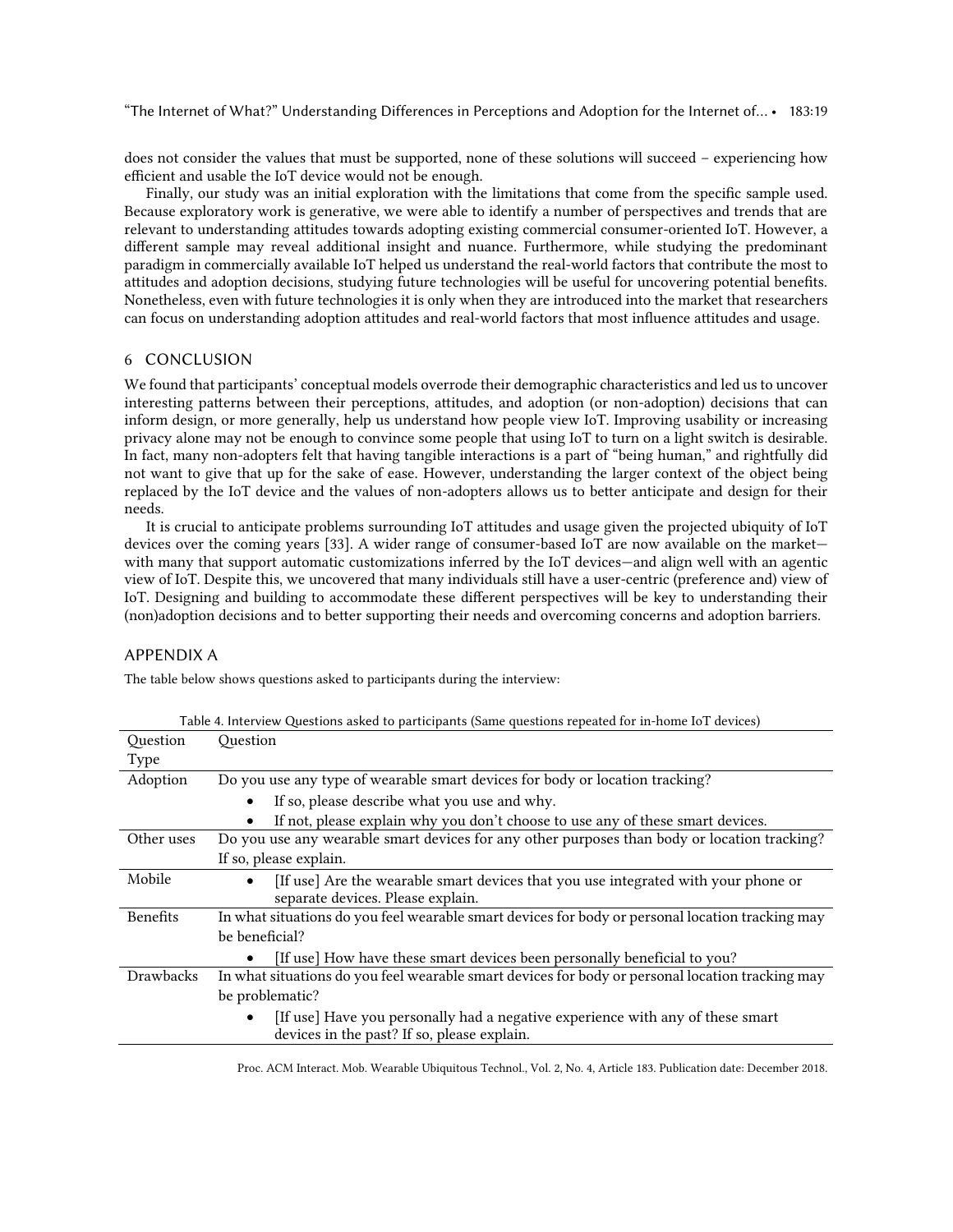## 183:20 • X. Page et al.

# APPENDIX B

The table below shows the survey questions asked to participants:

|  | Table 5. Survey Questions asked to participants |  |  |  |
|--|-------------------------------------------------|--|--|--|
|--|-------------------------------------------------|--|--|--|

| Question Type  | Ouestion         |                                                                                   |  |  |
|----------------|------------------|-----------------------------------------------------------------------------------|--|--|
| Demographics   | Age              |                                                                                   |  |  |
|                |                  | Gender                                                                            |  |  |
|                | Household Income |                                                                                   |  |  |
|                | Ethnicity        |                                                                                   |  |  |
| Actual Usage   |                  | How many wearable/environmental devices you own?                                  |  |  |
| (asked         |                  | How often do you use your wearable/environmental smart devices on a weekly basis? |  |  |
| separately for | 3.               | For what purpose do you use Environmental Smart Devices?                          |  |  |
| each type of   |                  | Possible responses included - Sensing, Remote Control, Automation and other       |  |  |
| $IoT$ )        | 4.               | For what purpose do you use Wearable Smart Devices?                               |  |  |
|                |                  | Possible responses included - Body Tracking, Location Tracking and other          |  |  |

# ACKNOWLEDGMENTS

We would like to thank the REU students who participated in this research. Support for this work was provided in part by the National Science Foundation Research Experience for Undergraduates program under Award No. 1560302 and by the National Science Foundation award CNS-1640664. Any opinions, findings, and conclusions and recommendations expressed in this material are those of the author(s) and do not necessarily reflect the views of the National Science Foundation. We also thank Mozilla for their support.

## REFERENCES

- [1] Alessandro Soro, Margot Brereton, and Paul Roe. 2016. Towards an Analysis Framework of Technology Habituation by Older Users. In *Proceedings of the 2016 ACM Conference on Designing Interactive Systems*.
- [2] T. S. Amer and Jo-Mae B. Maris. 2007. Signal Words and Signal Icons in Application Control and Information Technology Exception Messages—Hazard Matching and Habituation Effects. *Journal of Information Systems* 21, 2: 1–25. https://doi.org/10.2308/jis.2007.21.2.1
- [3] Luigi Atzori, Antonio Iera, and Giacomo Morabito. 2010. The Internet of Things: A survey. *Computer Networks* 54, 15: 2787–2805. https://doi.org/10.1016/j.comnet.2010.05.010
- [4] Paritosh Bahirat, Yangyang He, Abhilash Menon, and Bart Knijnenburg. 2018. A Data-Driven Approach to Developing IoT Privacy-Setting Interfaces. In *23rd International Conference on Intelligent User Interfaces* (IUI '18), 165–176. https://doi.org/10.1145/3172944.3172982
- [5] Harald Bauer, Mark Patel, and Jan Veira. The Internet of Things: Sizing up the opportunity | McKinsey & Company. https://www.mckinsey.com/industries/semiconductors/our-insights/the-internet-of-things-sizing-up-the-opportunity
- [6] Eric P. S. Baumer and Jed R. Brubaker. 2017. Post-userism. In *Proceedings of the 2017 CHI Conference on Human Factors in Computing Systems*, 6291–6303. https://doi.org/10.1145/3025453.3025740
- [7] Virginia Braun and Victoria Clarke. 2006. Using thematic analysis in psychology. *Qualitative Research in Psychology* 3, 2: 77–101. https://doi.org/10.1191/1478088706qp063oa
- [8] A.J. Bernheim Brush, Bongshin Lee, Ratul Mahajan, Sharad Agarwal, Stefan Saroiu, and Colin Dixon. 2011. Home Automation in the Wild: Challenges and Opportunities. In *Proceedings of the SIGCHI Conference on Human Factors in Computing Systems* (CHI '11), 2115– 2124. https://doi.org/10.1145/1978942.1979249
- [9] Patrick Carrington, Kevin Chang, Helena Mentis, and Amy Hurst. 2015. "But, I Don't Take Steps": Examining the Inaccessibility of Fitness Trackers for Wheelchair Athletes. In *Proceedings of the 17th International ACM SIGACCESS Conference on Computers & Accessibility* (ASSETS '15), 193–201. https://doi.org/10.1145/2700648.2809845
- [10] Jennie Carroll, Steve Howard, Frank Vetere, Jane Peck, and John Murphy. 2001. Identity, Power And Fragmentation in Cyberspace: Technology Appropriation by Young People. *ACIS 2001 Proceedings*. http://aisel.aisnet.org/acis2001/6
- [11] Richard Chow, Serge Egelman, Raghudeep Kannavara, Hosub Lee, Suyash Misra, and Edward Wang. 2015. HCI in Business: A Collaboration with Academia in IoT Privacy. In *HCI in Business*, Fiona Fui-Hoon Nah and Chuan-Hoo Tan (eds.). Springer International Publishing, 679–687. https://doi.org/10.1007/978-3-319-20895-4\_63
- [12] Nazli Cila, Iskander Smit, Elisa Giaccardi, and Ben Kröse. 2017. Products As Agents: Metaphors for Designing the Products of the IoT Age. In *Proceedings of the 2017 CHI Conference on Human Factors in Computing Systems* (CHI '17), 448–459. https://doi.org/10.1145/3025453.3025797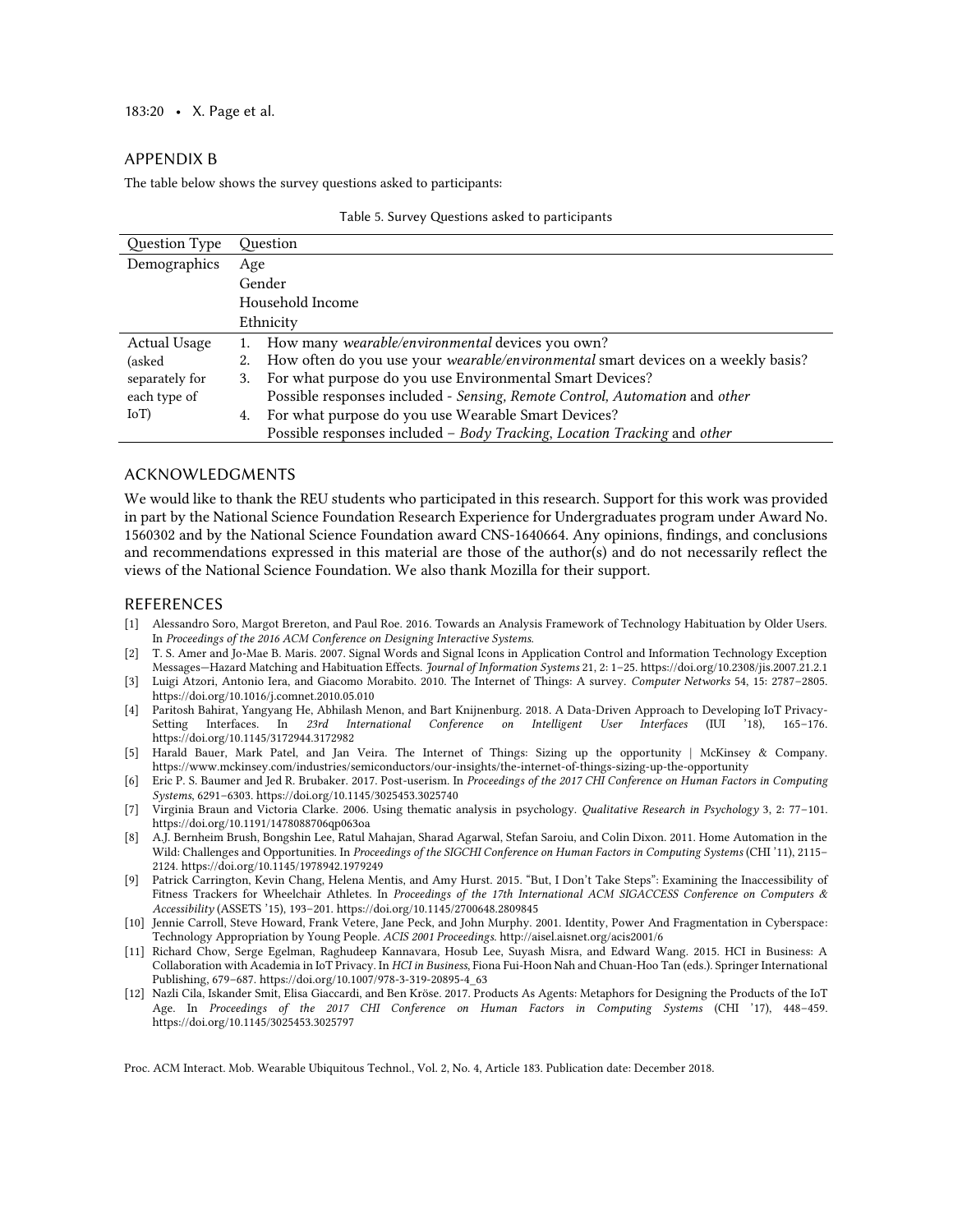- [13] Grant Clauser. 2017. What Is Alexa? What Is the Amazon Echo, and Should You Get One? *The Wirecutter*. http://thewirecutter.com/reviews/what-is-alexa-what-is-the-amazon-echo-and-should-you-get-one/
- [14] Fred D. Davis. 1989. Perceived Usefulness, Perceived Ease of Use, and User Acceptance of Information Technology. *MIS Quarterly* 13: 319. https://doi.org/10.2307/249008
- [15] eMarketer. 2017. *eMarketer Releases New Report on the Declining Interest in Wearables*. https://www.emarketer.com/Article/eMarketer-Releases-New-Report-on-Declining-Interest-Wearables/1015442
- [16] Daniel Fallman. 2011. The New Good: Exploring the Potential of Philosophy of Technology to Contribute to Human-computer Interaction. In *Proceedings of the SIGCHI Conference on Human Factors in Computing Systems* (CHI '11), 1051–1060. https://doi.org/10.1145/1978942.1979099
- [17] Batya Friedman, Peter H. Kahn Jr, Alan Borning, and Alina Huldtgren. 2013. Value Sensitive Design and Information Systems. In *Early engagement and new technologies: Opening up the laboratory*, Neelke Doorn, Daan Schuurbiers, Ibo van de Poel and Michael E. Gorman (eds.). Springer Netherlands, 55–95. http://link.springer.com/chapter/10.1007/978-94-007-7844-3\_4
- [18] Robert M. Fuller and Alan R. Dennis. 2008. Does Fit Matter? The Impact of Task-Technology Fit and Appropriation on Team Performance in Repeated Tasks. *Information Systems Research* 20, 1: 2–17. https://doi.org/10.1287/isre.1070.0167
- [19] S. Hiremath, G. Yang, and K. Mankodiya. 2014. Wearable Internet of Things: Concept, architectural components and promises for person-centered healthcare. In *2014 4th International Conference on Wireless Mobile Communication and Healthcare - Transforming Healthcare Through Innovations in Mobile and Wireless Technologies (MOBIHEALTH)*, 304–307. https://doi.org/10.1109/MOBIHEALTH.2014.7015971
- [20] Chris Jay Hoofnagle, Jennifer King, Su Li, and Joseph Turow. 2010. *How Different are Young Adults from Older Adults When it Comes to Information Privacy Attitudes and Policies?* Social Science Research Network, Rochester, NY.
- [21] Simona Jankowski. 2014. The Sectors Where the Internet of Things Really Matters. *Harvard Business Review*. https://hbr.org/2014/10/the-sectors-where-the-internet-of-things-really-matters
- [22] Haiyan Jia, Mu Wu, Eunhwa Jung, Alice Shapiro, and S. Shyam Sundar. 2012. Balancing Human Agency and Object Agency: An Enduser Interview Study of the Internet of Things. In *Proceedings of the 2012 ACM Conference on Ubiquitous Computing* (UbiComp '12), 1185–1188. https://doi.org/10.1145/2370216.2370470
- [23] Treffyn Lynch Koreshoff, Toni Robertson, and Tuck Wah Leong. 2013. Internet of Things: A Review of Literature and Products. In *Proceedings of the 25th Australian Computer-Human Interaction Conference: Augmentation, Application, Innovation, Collaboration* (OzCHI '13), 335–344. https://doi.org/10.1145/2541016.2541048
- [24] Paul Lamkin. 2016. Wearable Tech Market To Be Worth \$34 Billion By 2020. *Forbes*. https://www.forbes.com/sites/paullamkin/2016/02/17/wearable-tech-market-to-be-worth-34-billion-by-2020/
- [25] Hughie Mackay and Gareth Gillespie. 1992. Extending the Social Shaping of Technology Approach: Ideology and Appropriation. *Social Studies of Science* 22, 4: 685–716. https://doi.org/10.1177/030631292022004006
- [26] Daniele Miorandi, Sabrina Sicari, Francesco De Pellegrini, and Imrich Chlamtac. 2012. Internet of things: Vision, applications and research challenges. *Ad Hoc Networks* 10, 7: 1497–1516. https://doi.org/10.1016/j.adhoc.2012.02.016
- [27] Samantha Murphy. Experts: Internet of Things and Wearables Will Dominate by 2025. *Mashable*. https://mashable.com/2014/05/14/pew-iot-study/
- [28] Peter Clarke. 2017. IC Insights cuts IoT chip forecast again. *EETE Analog*. http://www.eenewsanalog.com/news/ic-insights-cuts-iotchip-forecast-again
- [29] Richard Fry. 2018. *Millennials are the largest generation in the U.S. labor force*. Pew Research Center. http://www.pewresearch.org/facttank/2018/04/11/millennials-largest-generation-us-labor-force/
- [30] Christine Satchell and Paul Dourish. 2009. Beyond the User: Use and Non-use in HCI. In *Proceedings of the 21st annual conference of the Australian computer-human interaction special interest group* (OZCHI '09), 9–16. https://doi.org/10.1145/1738826.1738829
- [31] Hunter Hewitt and Jackie Veling. 2017. 17 Best Health and Fitness Apps of 2017. *ACTIVE.com*. http://www.active.com/fitness/articles/17-best-health-and-fitness-apps-of-2017
- [32] Viswanath Venkatesh. 2000. Determinants of Perceived Ease of Use: Integrating Control, Intrinsic Motivation, and Emotion into the Technology Acceptance Model. *Info. Sys. Research* 11, 4: 342–365. https://doi.org/10.1287/isre.11.4.342.11872
- [33] Gartner Says 6.4 Billion Connected. 2017. http://www.gartner.com/newsroom/id/3165317
- [34] Meet the Nest Learning Thermostat. *Nest*. https://www.nest.com/thermostats/nest-learning-thermostat/overview/
- [35] Roundup Of Internet Of Things Forecasts And Market Estimates, 2016. https://www.forbes.com/sites/louiscolumbus/2016/11/27/roundup-of-internet-of-things-forecasts-and-market-estimates-2016/#568c4f9d292d
- [36] How the tech giants are investing in #IoT | E-media, the Econocom blog. https://blog.econocom.com/en/blog/how-the-tech-giants-areinvesting-in-iot/
- [37] Igniting Growth in Consumer Technology CES 2016 | Accenture. https://www.accenture.com/us-en/insight-ignite-growthconsumer-technology
- [38] IoT Online Store : Smart Homes, Smart Offices and Smart Cities. http://www.iotonlinestore.com/
- [39] 2014 State of the Internet of Things Study from Accenture Interactive Predicts 69 Percent of Consumers Will Own an In-Home IoT Device by 2019 | Accenture Newsroom. 2014. https://newsroom.accenture.com/industries/systems-integration-technology/2014-stateof-the-internet-of-things-study-from-accenture-interactive-predicts-69-percent-of-consumers-will-own-an-in-home-iot-device-by-2019.htm
- [40] Consumer Internet of Things (CIoT) what is it and how does it evolve? *i-SCOOP*. https://www.i-scoop.eu/internet-of-thingsguide/what-is-consumer-internet-of-things-ciot/